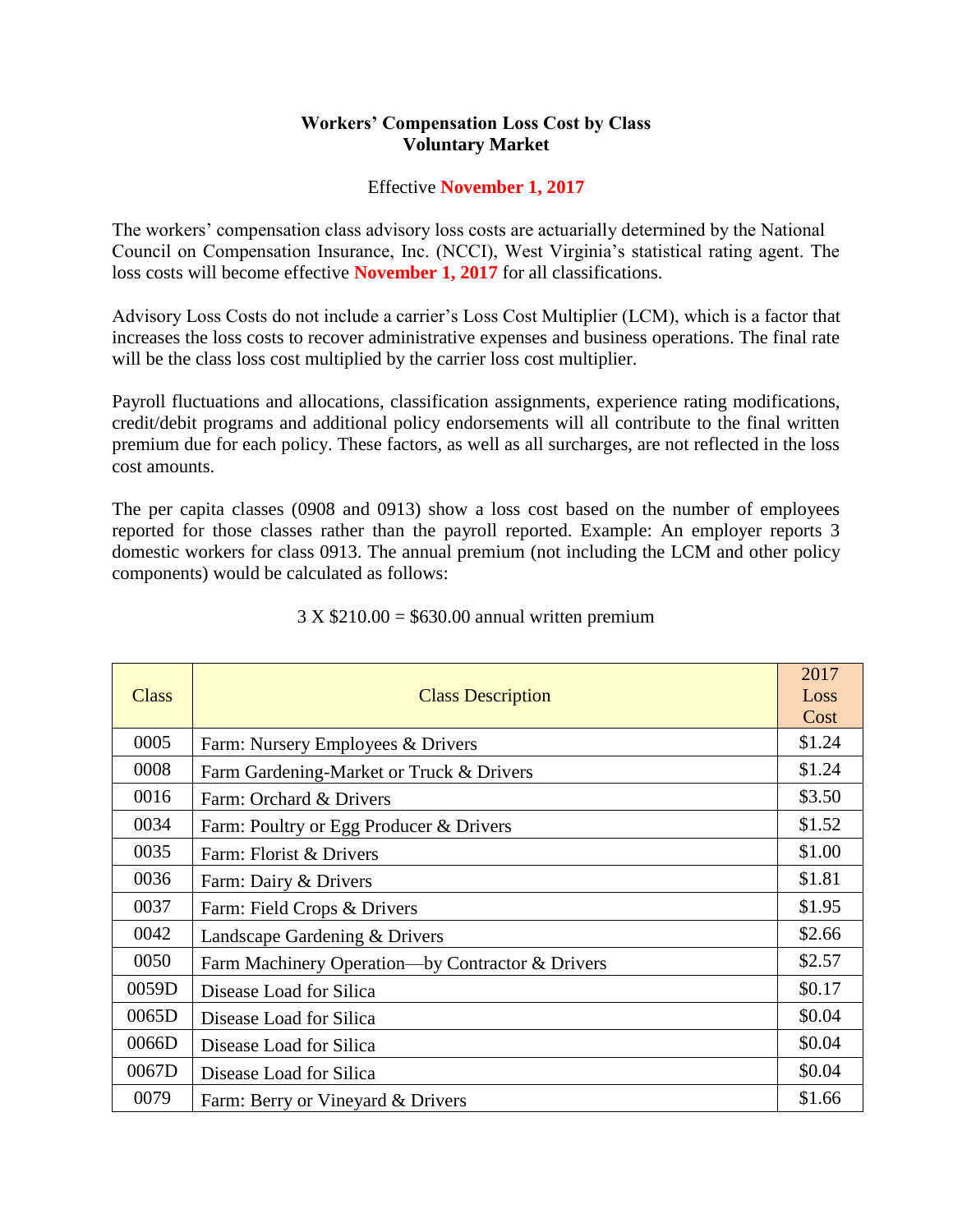|              |                                                                                                                                 | 2017     |
|--------------|---------------------------------------------------------------------------------------------------------------------------------|----------|
| <b>Class</b> | <b>Class Description</b>                                                                                                        | Loss     |
|              |                                                                                                                                 | Cost     |
| 0083         | Farm: Cattle or Livestock Raising NOC & Drivers                                                                                 | \$2.35   |
| 0106         | Tree Pruning, Spraying, Repairing-All Operations & Drivers                                                                      | \$7.10   |
| 0113         | Farm Fish Hatchery & Drivers                                                                                                    | \$1.97   |
| 0170         | Farm: Animal Raising And Drivers                                                                                                | \$1.28   |
| 0251         | <b>Irrigation Works Operation And Drivers</b>                                                                                   | \$1.92   |
| 0401         | <b>Cotton Gin Operation And Local Managers, Drivers</b>                                                                         | \$5.17   |
| 0771N        | Non-ratable code for 4771                                                                                                       | \$0.24   |
| 0908P        | Domestic Workers-Residences-Part-time                                                                                           | \$57.00  |
| 0913P        | Domestic Workers-Residences-Full time                                                                                           | \$210.00 |
| 0917         | Residential Cleaning Services by Contractor-Inside                                                                              | \$2.12   |
| 1005*        | Coal Mining - Surface & Drivers                                                                                                 | \$6.53   |
| 1016X*       | Coal Mining - NOC                                                                                                               | \$20.70  |
| 1164D        | Mining NOC - Not Coal - Underground - & Drivers                                                                                 | \$2.97   |
| 1165D        | Mining NOC - Not Coal - Surface - & Drivers                                                                                     | \$1.52   |
| 1320         | Oil or Gas Lease Operator - All Operations & Drivers                                                                            | \$1.42   |
| 1322         | Oil or Gas Well: Cleaning or Swabbing of Old Wells Having Previously<br>Produced Gas or Oil-by Contractor-No Drilling & Drivers | \$2.82   |
| 1430         | Smelting, Sintering or Refining - Lead - & Drivers                                                                              | \$2.39   |
| 1438         | Smelting, Sintering or Refining - Metals - Not Iron or Lead - NOC &<br>Drivers                                                  | \$2.27   |
| 1452         | Ore Milling & Drivers                                                                                                           | \$2.19   |
| 1463         | Coal Billet or Briquette Mfg & Drivers                                                                                          | \$6.25   |
| 1472         | Distillation - Wood - & Drivers                                                                                                 | \$1.00   |
| 1624D        | Quarry NOC & Drivers                                                                                                            | \$2.43   |
| 1642         | Lime Mfg                                                                                                                        | \$1.17   |
| 1654         | Quarry-Cement Rock-Surface-And Drivers                                                                                          | \$3.38   |
| 1699         | Rock Wool Mfg.                                                                                                                  | \$1.21   |
| 1701         | <b>Cement Mfg</b>                                                                                                               | \$1.58   |
| 1710D        | Stone Crushing & Drivers                                                                                                        | \$4.22   |
| 1741D        | Flint or Spar Grinding & Drivers                                                                                                | \$1.77   |
| 1747         | Emery Works & Drivers                                                                                                           | \$0.89   |
| 1748         | Abrasive Wheel Mfg. And Drivers                                                                                                 | \$2.40   |
| 1803D        | Stone Cutting or Polishing NOC & Drivers                                                                                        | \$3.45   |
| 1853         | Mica Goods Mfg. And Mica Preparing                                                                                              | \$1.03   |
| 1924         | Wire Drawing Or Cable Mfg.-Not Iron Or Steel                                                                                    | \$0.87   |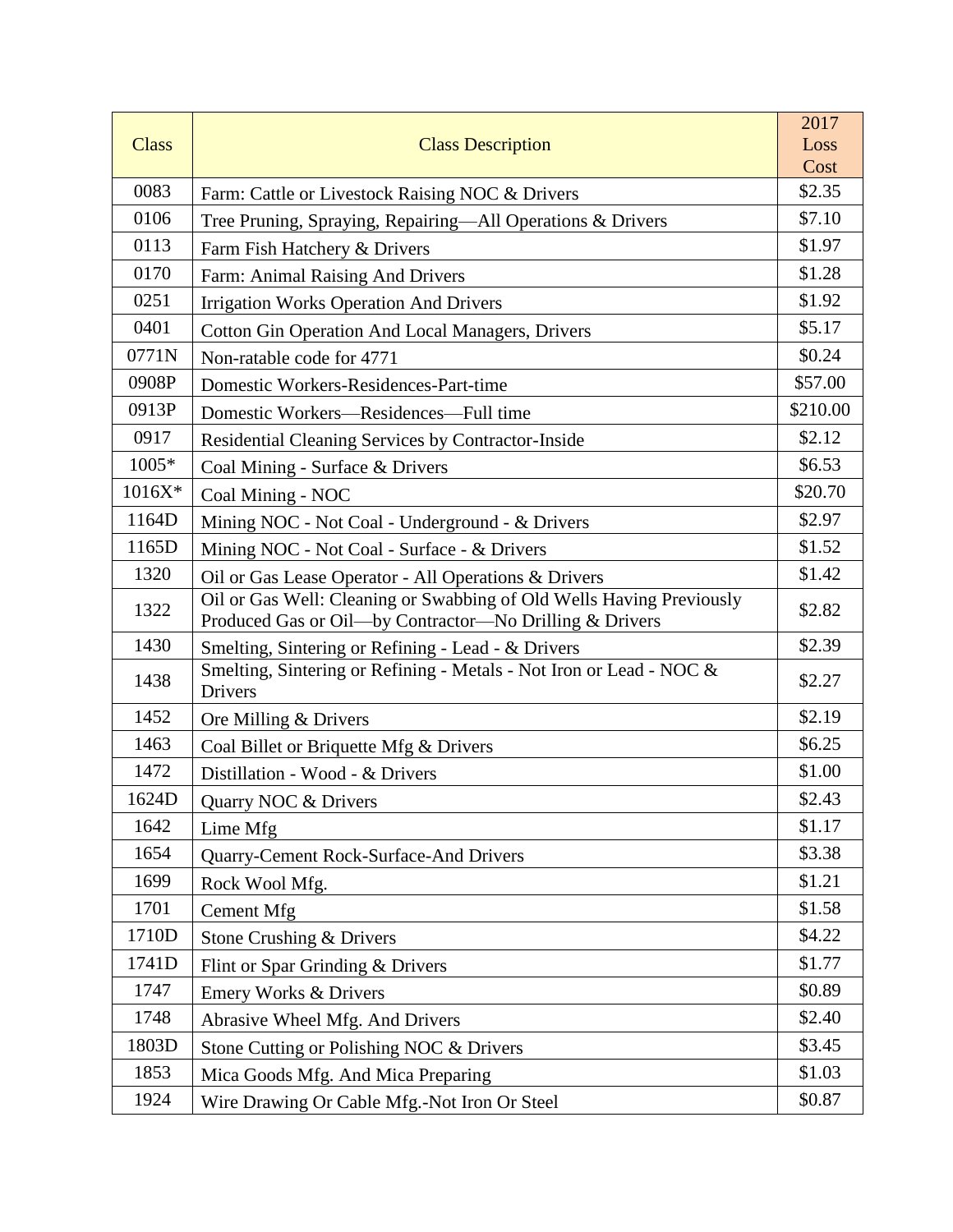|              |                                                | 2017           |
|--------------|------------------------------------------------|----------------|
| <b>Class</b> | <b>Class Description</b>                       | Loss           |
| 1925         |                                                | Cost<br>\$1.42 |
| 2002         | Die Casting Mfg.                               | \$1.25         |
| 2003         | Macaroni Mfg                                   | \$1.99         |
|              | Bakery & Drivers, Route Supervisors            |                |
| 2014         | Grain or Feed Milling                          | \$1.99         |
| 2016         | Breakfast Food Mfg.                            | \$1.34         |
| 2021         | <b>Sugar Refining</b>                          | \$1.15         |
| 2039         | Ice-Cream Mfg. & Drivers                       | \$1.26         |
| 2041         | Candy, Chocolate, and Confection Mfg.          | \$1.28         |
| 2065         | Milk Products Mfg NOC                          | \$0.98         |
| 2070         | Creamery or Dairy & Route Supervisors, Drivers | \$2.51         |
| 2081         | Butchering                                     | \$1.71         |
| 2089         | Packing House - All Operations                 | \$2.17         |
| 2095         | Meat Products Mfg NOC                          | \$2.94         |
| 2105         | <b>Fruit Packing</b>                           | \$2.73         |
| 2110         | Pickle Mfg.                                    | \$1.21         |
| 2111         | <b>Cannery NOC</b>                             | \$1.18         |
| 2112         | Fruit Evaporating or Preserving                | \$1.89         |
| 2114         | <b>Oyster Processing</b>                       | \$1.27         |
| 2121         | Brewery And Drivers.                           | \$0.64         |
| 2130         | Spirituous Liquor Distillery                   | \$0.96         |
| 2131         | <b>Spirituous Liquor Bottling</b>              | \$1.09         |
| 2143         | Fruit Juice Mfg. & Drivers                     | \$1.00         |
| 2157         | Bottling NOC & Route Supervisors, Drivers      | \$2.37         |
| 2172         | Cigarette Mfg                                  | \$0.61         |
| 2174         | Tobacco Rehandling Or Warehousing              | \$1.32         |
| 2211         | Cotton Batting, Wadding or Waste Mfg.          | \$3.77         |
| 2220         | Yarn or Thread Mfg - Cotton                    | \$0.86         |
| 2286         | Wool Spinning And Weaving                      | \$0.73         |
| 2288         | Felting Mfg                                    | \$1.93         |
| 2302         | Silk Thread or Yarn Mfg                        | \$1.04         |
| 2305         | Textile Fiber Mfg - Synthetic                  | \$0.87         |
| 2361         | Hosiery Mfg.                                   | \$1.14         |
| 2362         | Knit Goods Mfg NOC                             | \$0.71         |
| 2380         | Webbing Mfg.                                   | \$1.14         |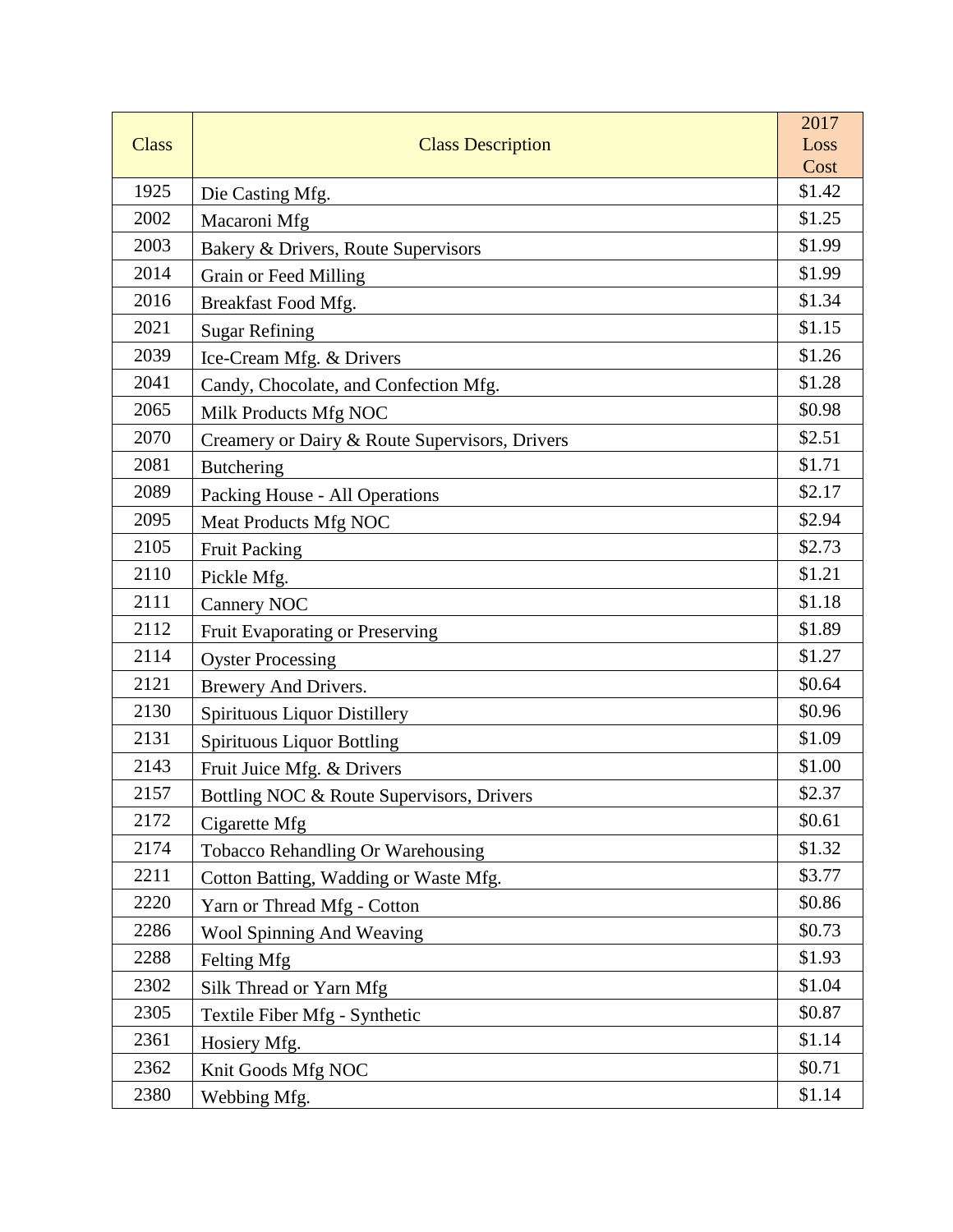|              |                                                                                                        | 2017           |
|--------------|--------------------------------------------------------------------------------------------------------|----------------|
| <b>Class</b> | <b>Class Description</b>                                                                               | Loss           |
| 2388         |                                                                                                        | Cost<br>\$0.62 |
| 2402         | Embroidery Mfg.                                                                                        | \$1.22         |
| 2413         | Carpet or Rug Mfg NOC                                                                                  | \$1.04         |
| 2416         | Textile - Bleaching, Dyeing, Mercerizing, Finishing                                                    | \$0.90         |
|              | Yarn Dyeing Or Finishing                                                                               |                |
| 2417         | Cloth Printing.                                                                                        | \$0.57         |
| 2501         | Cloth, Canvas and Related Products Mfg. NOC                                                            | \$0.96         |
| 2503         | Dressmaking or Tailoring - Custom Exclusively                                                          | \$0.62         |
| 2570         | Mattress or Box Spring Mfg.                                                                            | \$2.00         |
| 2585         | Laundry NOC & Route Supervisors, Drivers                                                               | \$1.51         |
| 2586         | Cleaning Or Dyeing And Route Supervisors, Drivers                                                      | \$1.26         |
| 2587         | Towel or Toilet Supply Co. & Route Supervisors, Drivers                                                | \$2.12         |
| 2589         | Laundry and Dry Cleaning Store - Retail & Route Supervisors, Drivers                                   | \$0.96         |
| 2600         | Fur Processing-Preparing Skins                                                                         | \$1.72         |
| 2623         | Tanning                                                                                                | \$3.52         |
| 2651         | Shoe Stock Mfg.                                                                                        | \$0.61         |
| 2660         | Boot or Shoe Mfg. NOC                                                                                  | \$1.00         |
| 2670         | Glove Mfg.-Leather Or Textile                                                                          | \$0.83         |
| 2683         | Luggage Mfg                                                                                            | \$0.88         |
| 2688         | Leather Goods Mfg NOC                                                                                  | \$1.38         |
| 2701         | Logging or Tree Removal-Log Hauling & Drivers                                                          | \$6.69         |
| 2702         | Logging or Tree Removal -Non Mechanized Operations                                                     | \$19.32        |
| 2709         | Logging or Tree Removal: Mechanized Equipment Operators                                                | \$9.23         |
| 2710         | Sawmill                                                                                                | \$3.89         |
| 2714         | Veneer Mfg                                                                                             | \$2.02         |
| 2731         | Planing or Molding Mill                                                                                | \$1.44         |
| 2735         | Barrel Stock Mfg.-Wood                                                                                 | \$1.72         |
| 2759         | Pallet, Box or Box Shook Mfg. Wooden                                                                   | \$2.79         |
| 2790         | <b>Pattern Making NOC</b>                                                                              | \$0.77         |
| 2797         | Manufactured, Modular, Or Prefabricated Home Manufacturing-Shop<br>Work—All Operations & Drivers       | \$1.74         |
| 2799         | Manufactured, Modular, Or Prefabricated Home Setup, Hookup, Or<br><b>Installation At Building Site</b> | \$2.56         |
| 2802         | Carpentry - Shop Only - & Drivers                                                                      | \$2.22         |
| 2835         | <b>Brush or Broom Assembly</b>                                                                         | \$1.35         |
| 2836         | Brush Or Broom Mfg. NOC                                                                                | \$1.10         |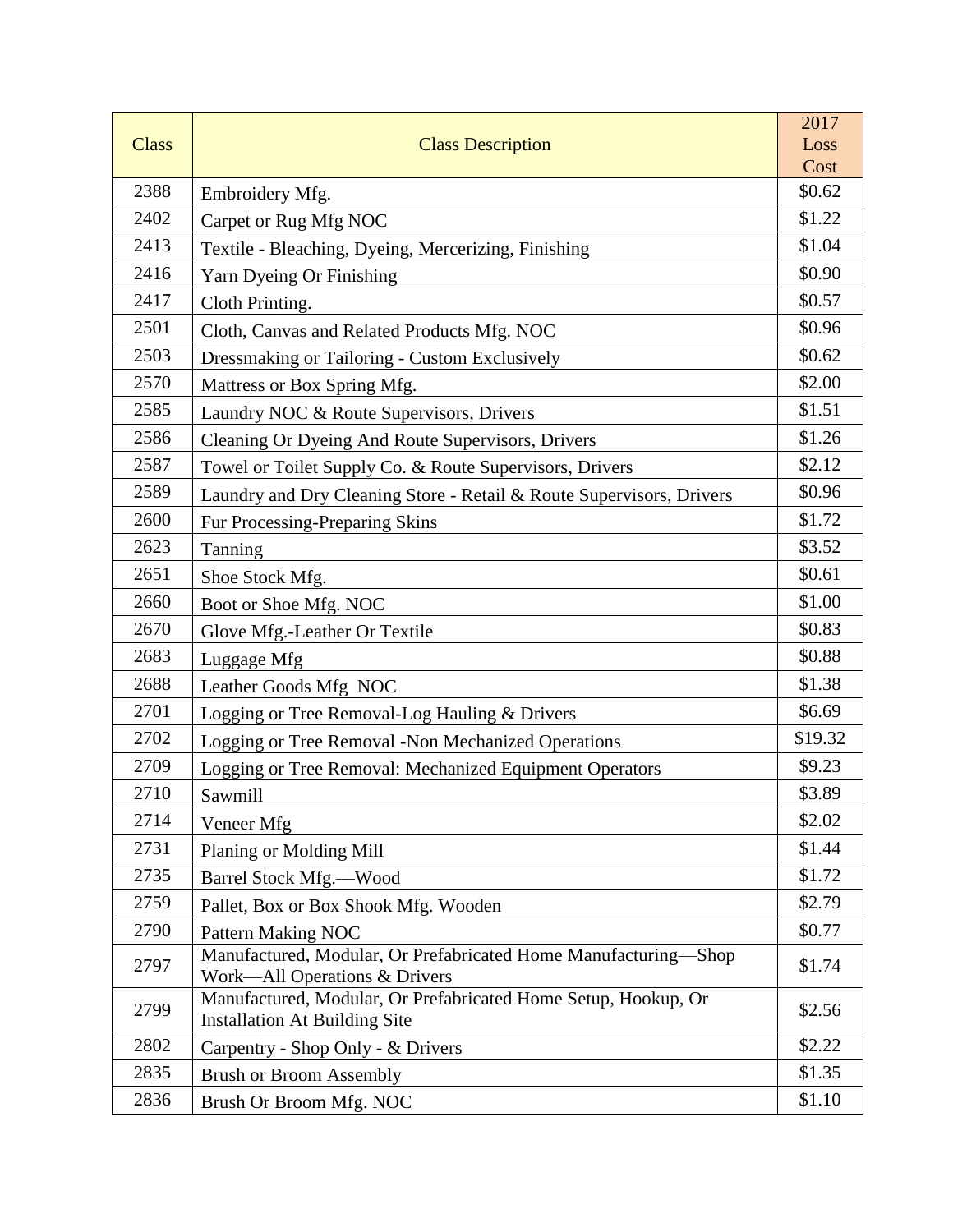|              |                                                                                                             | 2017           |
|--------------|-------------------------------------------------------------------------------------------------------------|----------------|
| <b>Class</b> | <b>Class Description</b>                                                                                    | Loss           |
| 2841         |                                                                                                             | Cost<br>\$1.63 |
|              | <b>Woodenware Manufacturing NOC</b>                                                                         |                |
| 2881         | Furniture Assembly - Wood - From Manufactured Parts                                                         | \$1.32         |
| 2883         | Furniture Mfg - Wood - NOC                                                                                  | \$1.26         |
| 2915         | <b>Veneer Products Mfg</b>                                                                                  | \$1.33         |
| 2916         | Veneer Products Mfg - No Veneer Mfg                                                                         | \$2.08         |
| 2923         | Musical Instruments Mfg - Wood NOC                                                                          | \$1.05         |
| 2960         | Wood Preserving & Drivers                                                                                   | \$2.46         |
| 3004         | Iron or Steel: Manufacturing: Steelmaking - & Drivers                                                       | \$1.18         |
| 3018         | Iron or Steel: Manufacturing: Rolling Mill & Drivers                                                        | \$1.65         |
| 3022         | Pipe or Tube Mfg NOC & Drivers                                                                              | \$2.35         |
| 3027         | Rolling Mill NOC & Drivers                                                                                  | \$1.36         |
| 3028         | Pipe or Tube Mfg - Iron or Steel - & Drivers                                                                | \$1.43         |
| 3030         | Iron or Steel: Fabrication: Ironworks or Steelworks-Shop-Structural &<br>Drivers                            | \$2.86         |
| 3040         | Iron or Steel: Fabrication: Iron Works - Shop - Ornamental - & Drivers                                      | \$2.50         |
| 3041         | Iron or Steel: Fabrication: Iron Works - Shop - Decorative or Artistic -<br>Foundries, Drivers              | \$3.43         |
| 3042         | Elevator Or Escalator Mfg.                                                                                  | \$1.92         |
| 3064         | <b>Sign Manufacturing Metal</b>                                                                             | \$1.65         |
| 3076         | Sheet Metal Products Mfg - Shop                                                                             | \$1.43         |
| 3081D        | Foundry - Ferrous - NOC                                                                                     | \$3.34         |
| 3082D        | <b>Foundry Steel Castings</b>                                                                               | \$1.95         |
| 3085D        | Foundry - Nonferrous                                                                                        | \$1.91         |
| 3110         | Forging Work - Drop or Machine                                                                              | \$2.60         |
| 3111         | Blacksmith                                                                                                  | \$1.17         |
| 3113         | Tool Mfg - Not Drop or Machine Forged - NOC                                                                 | \$0.84         |
| 3114         | Tool Mfg - Drop or Machine Forged - NOC: Machining or Finishing of<br><b>Tools or Die Making Operations</b> | \$1.23         |
| 3118         | Saw Mfg.                                                                                                    | \$0.87         |
| 3119         | Needle Mfg                                                                                                  | \$0.41         |
| 3122         | Cutlery Mfg NOC                                                                                             | \$0.97         |
| 3126         | Tool Mfg - Agricultural, Construction, Logging, Mining, Oil or Artesian<br>Well                             | \$0.74         |
| 3131         | <b>Button Or Fastener Mfg.-Metal</b>                                                                        | \$1.27         |
| 3132         | Nut or Bolt Mfg.                                                                                            | \$1.23         |
| 3145         | Screw Mfg.                                                                                                  | \$1.03         |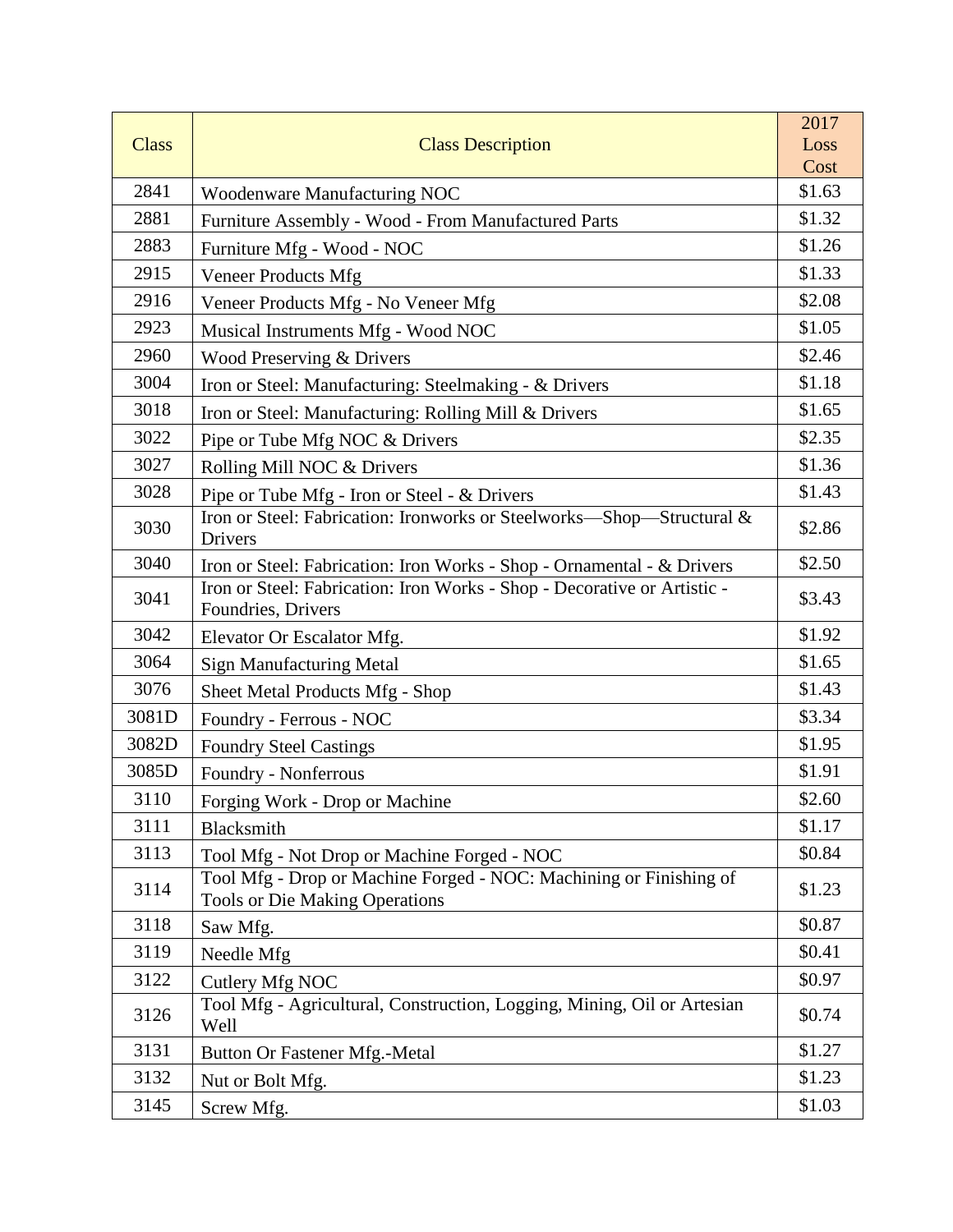|              |                                                   | 2017           |
|--------------|---------------------------------------------------|----------------|
| <b>Class</b> | <b>Class Description</b>                          | Loss           |
| 3146         |                                                   | Cost<br>\$1.02 |
| 3169         | Hardware Mfg. NOC                                 | \$1.42         |
| 3179         | Stove Mfg.                                        | \$0.93         |
| 3180         | <b>Electrical Apparatus Mfg NOC</b>               | \$1.74         |
| 3188         | Electric Or Gas Lighting Fixtures Mfg             | \$0.84         |
| 3220         | Plumbing Supplies Mfg, NOC                        | \$0.74         |
| 3224         | Can Mfg                                           | \$1.56         |
|              | Enamel or Agate Ware Mfg.                         |                |
| 3227         | Aluminum Ware Mfg.                                | \$1.28         |
| 3240         | Wire Rope or Cable Mfg.-Iron or Steel             | \$0.98         |
| 3241         | Wire Drawing-Iron Or Steel.                       | \$1.43         |
| 3255         | Wire Cloth Mfg                                    | \$1.06         |
| 3257         | Wire Goods Mfg. NOC                               | \$1.44         |
| 3270         | Eyelet Mfg.                                       | \$1.12         |
| 3300         | Bed Spring or Wire Mattress Mfg.                  | \$2.01         |
| 3303         | Spring Mfg.                                       | \$1.69         |
| 3307         | Heat-Treating-Metal                               | \$1.63         |
| 3315         | <b>Brass or Copper Goods Mfg</b>                  | \$1.73         |
| 3334         | Tin Foil Mfg.                                     | \$1.19         |
| 3336         | Type Foundry                                      | \$1.36         |
| 3365         | Welding or Cutting NOC & Drivers                  | \$2.89         |
| 3372         | Electroplating                                    | \$2.57         |
| 3373         | Galvanizing or Tinning - Not Electrolytic         | \$1.74         |
| 3383         | Jewelry Mfg.                                      | \$0.69         |
| 3385         | Watch Mfg                                         | \$0.40         |
| 3400         | Metal Stamped Goods Mfg NOC                       | \$1.44         |
| 3507         | <b>Construction or Agricultural Machinery Mfg</b> | \$1.82         |
| 3515         | Textile Machinery Mfg.                            | \$1.17         |
| 3548         | Printing Or Bookbinding Machine Mfg               | \$0.59         |
| 3559         | Confection Machine Mfg.                           | \$1.28         |
| 3574         | Computing, Recording or Office Machine Mfg, NOC   | \$0.73         |
| 3581         | Fuel Injection Device Mfg                         | \$0.42         |
| 3612         | Pump Mfg.                                         | \$1.23         |
| 3620         | Boiler making                                     | \$1.94         |
| 3629         | Precision Machined Parts Mfg. NOC                 | \$0.64         |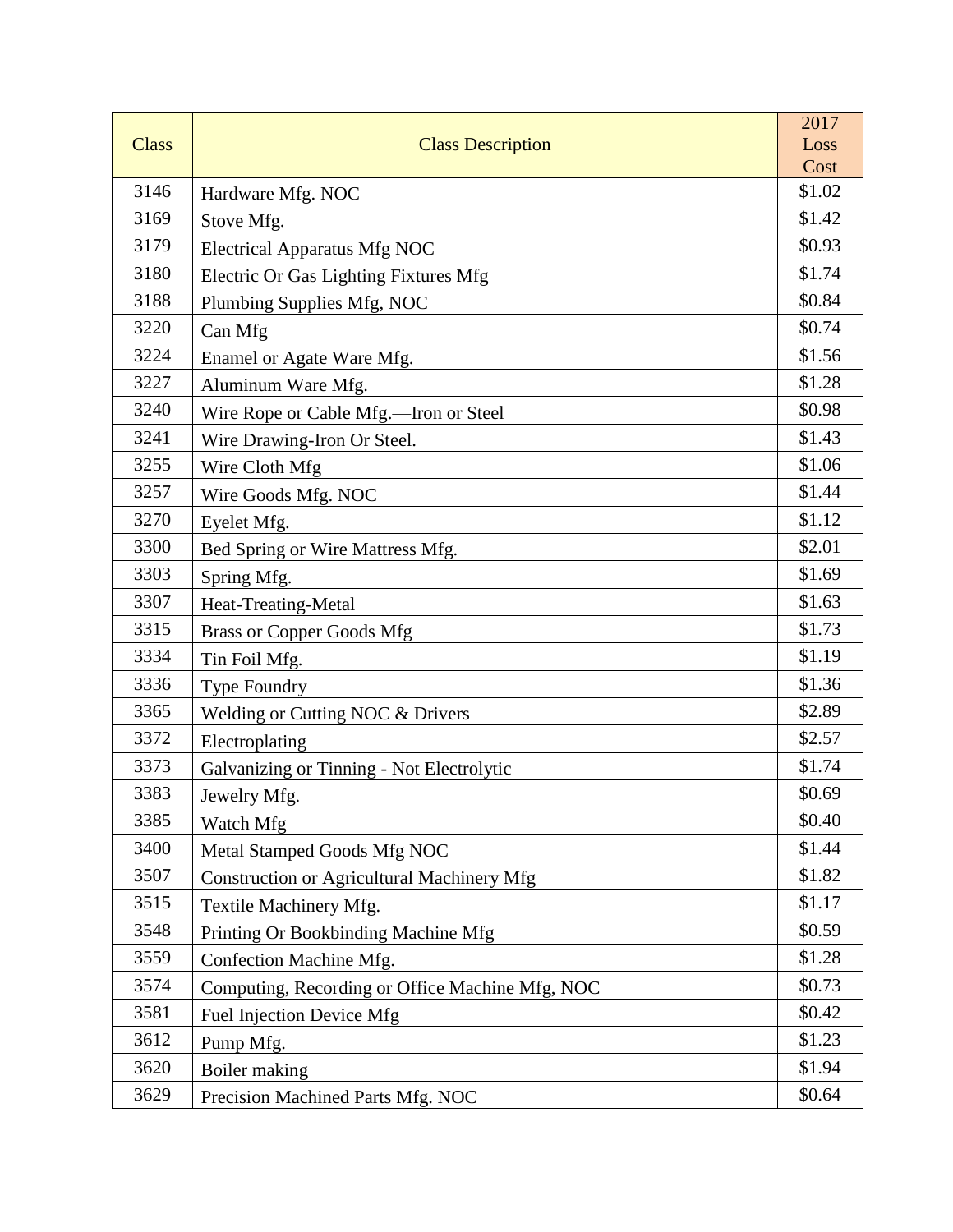|              |                                                                  | 2017           |
|--------------|------------------------------------------------------------------|----------------|
| <b>Class</b> | <b>Class Description</b>                                         | Loss           |
| 3632         |                                                                  | Cost<br>\$1.67 |
| 3634         | Machine Shop NOC                                                 | \$0.92         |
| 3635         | Valve Mfg                                                        | \$1.31         |
| 3638         | Gear Mfg or Grinding                                             | \$0.70         |
|              | <b>Ball Or Roller Bearing Mfg</b>                                |                |
| 3642         | Battery Mfg. - Dry                                               | \$0.77         |
| 3643         | Electric Power or Transmission Equipment Mfg.                    | \$1.32         |
| 3647         | Battery Mfg - Storage                                            | \$1.04         |
| 3648         | Automotive Lighting, Ignition, or Starting Apparatus Mfg. NOC    | \$0.65         |
| 3681         | Television, Radio, Telephone or Telecommunication Device Mfg NOC | \$0.33         |
| 3685         | Instrument Mfg, NOC                                              | \$0.47         |
| 3719         | Oil Still Erection Or Repair                                     | \$0.64         |
| 3724         | Machinery or Equipment Erection or Repair NOC & Drivers          | \$2.72         |
| 3726         | Boiler Installation or Repair - Steam                            | \$1.74         |
| 3803         | Automobile Wheel Mfg.-Metal-Not Cast                             | \$0.92         |
| 3807         | <b>Automobile Radiator Mfg</b>                                   | \$1.02         |
| 3808         | Automobile Mfg or Assembly                                       | \$1.66         |
| 3821         | Automobile Recycling & Drivers                                   | \$3.09         |
| 3822         | Automobile, Bus, Truck or Trailer Body Mfg: Die Pressed Steel    | \$1.56         |
| 3824         | Automobile, Bus, Truck or Trailer Body Mfg: NOC                  | \$2.18         |
| 3826         | Aircraft Engine Mfg.                                             | \$0.36         |
| 3827         | Automobile Engine Mfg.                                           | \$0.88         |
| 3830         | Airplane Mfg.                                                    | \$0.62         |
| 3851         | Motorcycle Mfg. Or Assembly                                      | \$1.40         |
| 3865         | Baby Carriage Mfg.                                               | \$0.75         |
| 3881         | Car Mfg. - Railroad - & Drivers                                  | \$2.35         |
| 4000         | Sand or Gravel Digging & Drivers                                 | \$2.12         |
| 4021         | Brick or Clay Products Mfg. NOC & Drivers                        | \$2.34         |
| 4024D        | Refractory Products Mfg & Drivers                                | \$1.23         |
| 4034         | Concrete Products Mfg & Drivers                                  | \$2.72         |
| 4036         | Plasterboard or Plaster Block Mfg. & Drivers                     | \$1.12         |
| 4038         | Plaster Statuary or Ornament Mfg.                                | \$1.54         |
| 4062         | Pottery Mfg: Porcelain Ware-Mechanical Press Forming             | \$1.13         |
| 4101         | Glass Mfg - & Drivers                                            | \$1.36         |
| 4109         | Integrated Circuit Mfg.                                          | \$0.25         |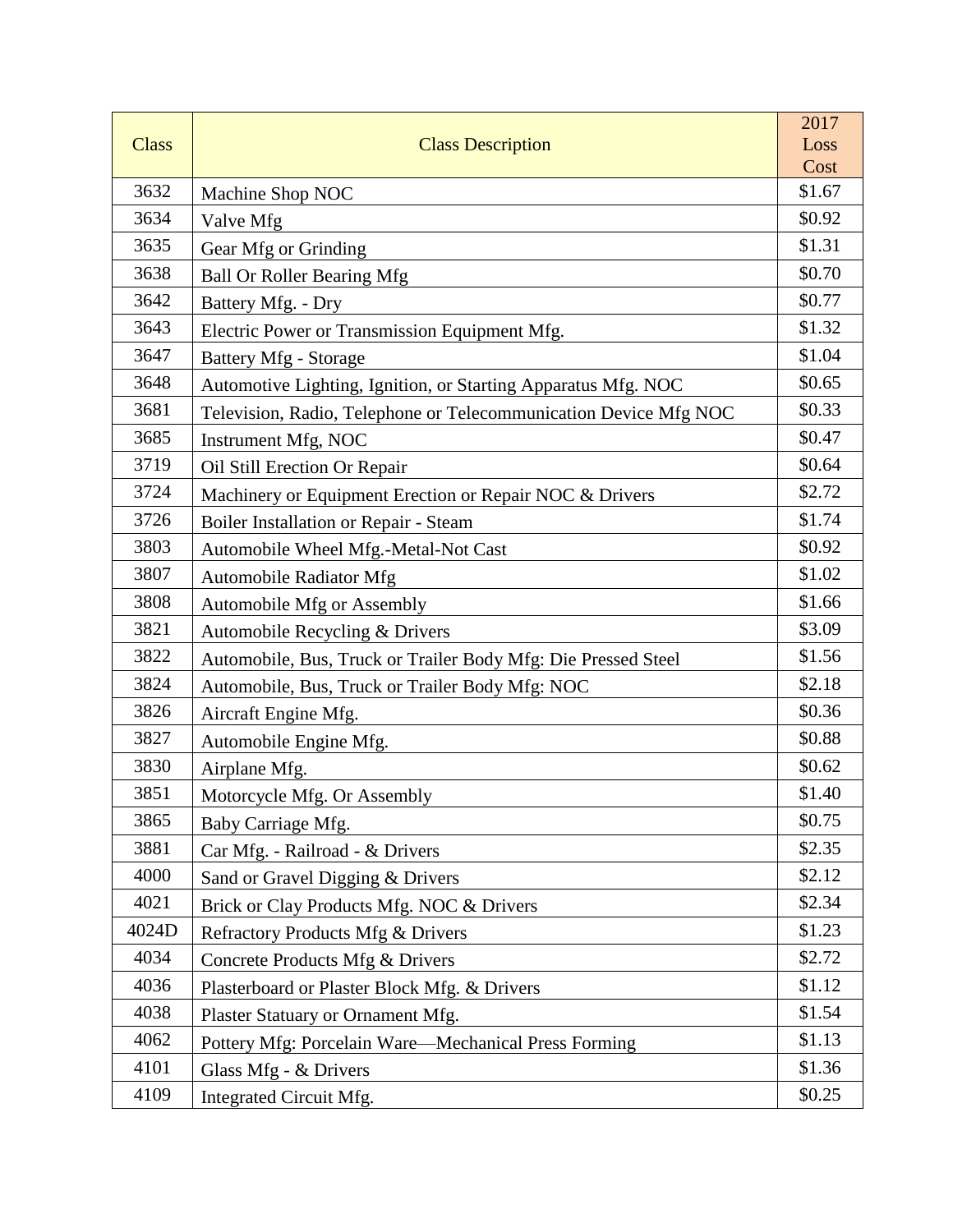|              |                                                                                     | 2017   |
|--------------|-------------------------------------------------------------------------------------|--------|
| <b>Class</b> | <b>Class Description</b>                                                            | Loss   |
|              |                                                                                     | Cost   |
| 4110         | Electric Bulb Mfg.                                                                  | \$0.42 |
| 4111         | Glassware Mfg. - No Automatic Blowing Machines                                      | \$1.96 |
| 4113         | Glass Mfg. - Cut                                                                    | \$1.11 |
| 4114         | Glassware Mfg NOC                                                                   | \$1.80 |
| 4130         | <b>Glass Merchant</b>                                                               | \$1.90 |
| 4131         | Mirror Mfg.                                                                         | \$1.74 |
| 4133         | Cathedral or Art Glass Window Mfg.                                                  | \$1.31 |
| 4149         | <b>Optical Goods Mfg. NOC</b>                                                       | \$0.35 |
| 4206         | Pulp Mfg - Ground Wood Process                                                      | \$1.10 |
| 4207         | <b>Pulp Mfg</b> - Chemical Process                                                  | \$0.69 |
| 4239         | Paper Mfg                                                                           | \$1.18 |
| 4240         | Box Mfg. - Set-Up Paper                                                             | \$1.20 |
| 4243         | Box Mfg. - Folding Paper - NOC                                                      | \$1.16 |
| 4244         | Corrugated or Fiberboard Container Mfg.                                             | \$1.08 |
| 4250         | Paper Coating                                                                       | \$0.86 |
| 4251         | Stationery Mfg.                                                                     | \$1.36 |
| 4263         | Fiber Goods Mfg                                                                     | \$0.99 |
| 4273         | Bag Mfg - Plastic or Paper                                                          | \$1.08 |
| 4279         | Paper Goods Mfg NOC                                                                 | \$1.02 |
| 4283         | Building or Roofing Paper or Felt Preparation - No Installation                     | \$0.88 |
| 4299         | Printing                                                                            | \$1.10 |
| 4304         | Newspaper Publishing                                                                | \$1.89 |
| 4307         | Bookbinding                                                                         | \$0.73 |
| 4351         | Photoengraving                                                                      | \$0.42 |
| 4352         | Engraving                                                                           | \$0.75 |
| 4360         | Motion Picture: Development Of Negatives, Printing And All Subsequent<br>Operations | \$0.45 |
| 4361         | Photographer - All Employees & Clerical, Salespersons, Drivers                      | \$0.56 |
| 4410         | Rubber Goods Mfg NOC                                                                | \$1.79 |
| 4420         | Rubber Tire Mfg                                                                     | \$1.74 |
| 4431         | Magnetic And Optical Recording Media Mfg                                            | \$0.70 |
| 4432         | Pen Mfg                                                                             | \$0.60 |
| 4452         | Plastics Mfg - Fabricated Products NOC                                              | \$1.18 |
| 4459         | Plastics Mfg Sheets, Rods, or Tubes                                                 | \$0.94 |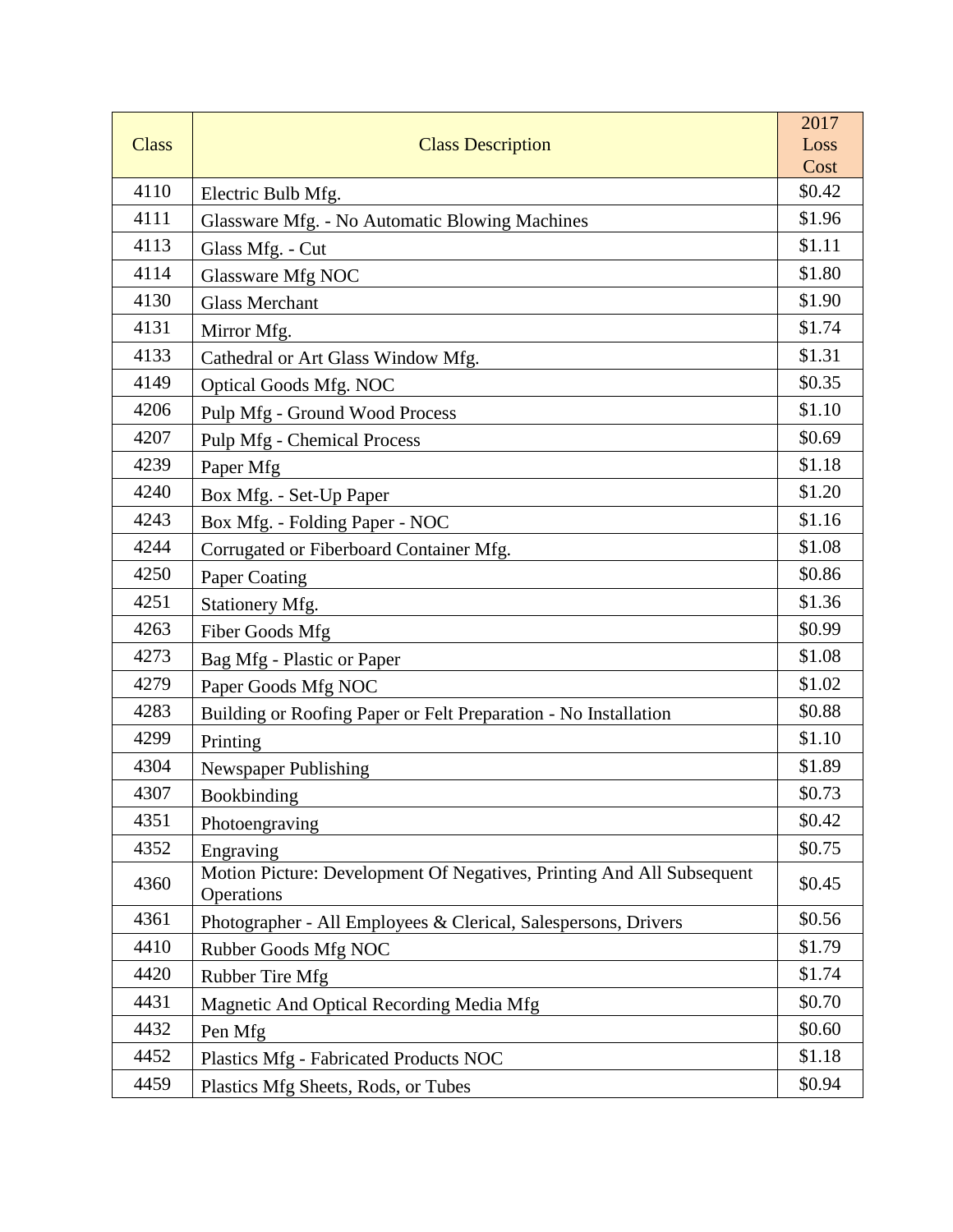|              |                                                                                                   | 2017           |
|--------------|---------------------------------------------------------------------------------------------------|----------------|
| <b>Class</b> | <b>Class Description</b>                                                                          | Loss           |
| 4470         |                                                                                                   | Cost<br>\$1.46 |
| 4484         | Cable Mfg.-Insulated Electrical                                                                   | \$0.94         |
| 4493         | Plastics Manufacturing: Molded Products NOC                                                       | \$1.18         |
| 4511         | Fabric Coating or Impregnating NOC                                                                | \$0.36         |
| 4557         | <b>Analytical Chemist</b>                                                                         | \$0.69         |
| 4558         | Ink Mfg.                                                                                          | \$0.65         |
| 4568         | Paint Mfg                                                                                         | \$1.08         |
| 4581         | Salt, Borax or Potash Producing or Refining & Drivers                                             | \$0.40         |
|              | Phosphate Works And Drivers                                                                       |                |
| 4583         | Fertilizer Mfg & Drivers                                                                          | \$3.96         |
| 4611         | Drug, Medicine or Pharmaceutical Preparation, Compounding or Blending<br>- No Mfg. Of Ingredients | \$0.33         |
| 4635         | Oxygen or Hydrogen Mfg & Drivers                                                                  | \$1.57         |
| 4653         | Glue Mfg & Drivers                                                                                | \$0.69         |
| 4665         | Rendering Works NOC & Drivers                                                                     | \$3.05         |
| 4670         | Cottonseed Oil Mfg.-Mechanical And Drivers                                                        | \$3.20         |
| 4683         | Oil Mfg. - Vegetable - NOC                                                                        | \$1.69         |
| 4686         | Oil Mfg.-Vegetable-Solvent Extraction Process                                                     | \$1.05         |
| 4692         | <b>Dental Laboratory</b>                                                                          | \$0.28         |
| 4693         | Pharmaceutical or Surgical Goods Mfg. NOC                                                         | \$0.36         |
| 4703         | Corn Products Mfg                                                                                 | \$1.00         |
| 4717         | <b>Butter Substitute Mfg</b>                                                                      | \$0.99         |
| 4720         | Soap or Synthetic Detergent Mfg.                                                                  | \$0.97         |
| 4740         | Oil Refining - Petroleum - & Drivers                                                              | \$0.48         |
| 4741         | Asphalt or Tar Distilling or Refining & Drivers                                                   | \$0.95         |
| 4751         | Synthetic Rubber Mfg                                                                              | \$0.67         |
| 4771N        | Explosives or Ammunition Mfg: NOC & Drivers                                                       | \$1.36         |
| 4777         | <b>Explosives Distributors &amp; Drivers</b>                                                      | \$3.01         |
| 4825         | Drug, Medicine or Pharmaceutical Preparation Mfg. - Includes Mfg. Of<br>Ingredients               | \$0.38         |
| 4828         | Chemical Blending or Mixing NOC - All Operations and Drivers                                      | \$0.73         |
| 4829         | Chemical Manufacturing NOC - All Operations & Drivers-INCLUDES<br><b>BLENDING OR MIXING</b>       | \$0.57         |
| 4902         | Sporting Goods Mfg. NOC                                                                           | \$1.31         |
| 4923         | Photographic Supplies Mfg.                                                                        | \$0.42         |
| 5020         | Ceiling Installation - Suspended Acoustical Grid Type                                             | \$2.83         |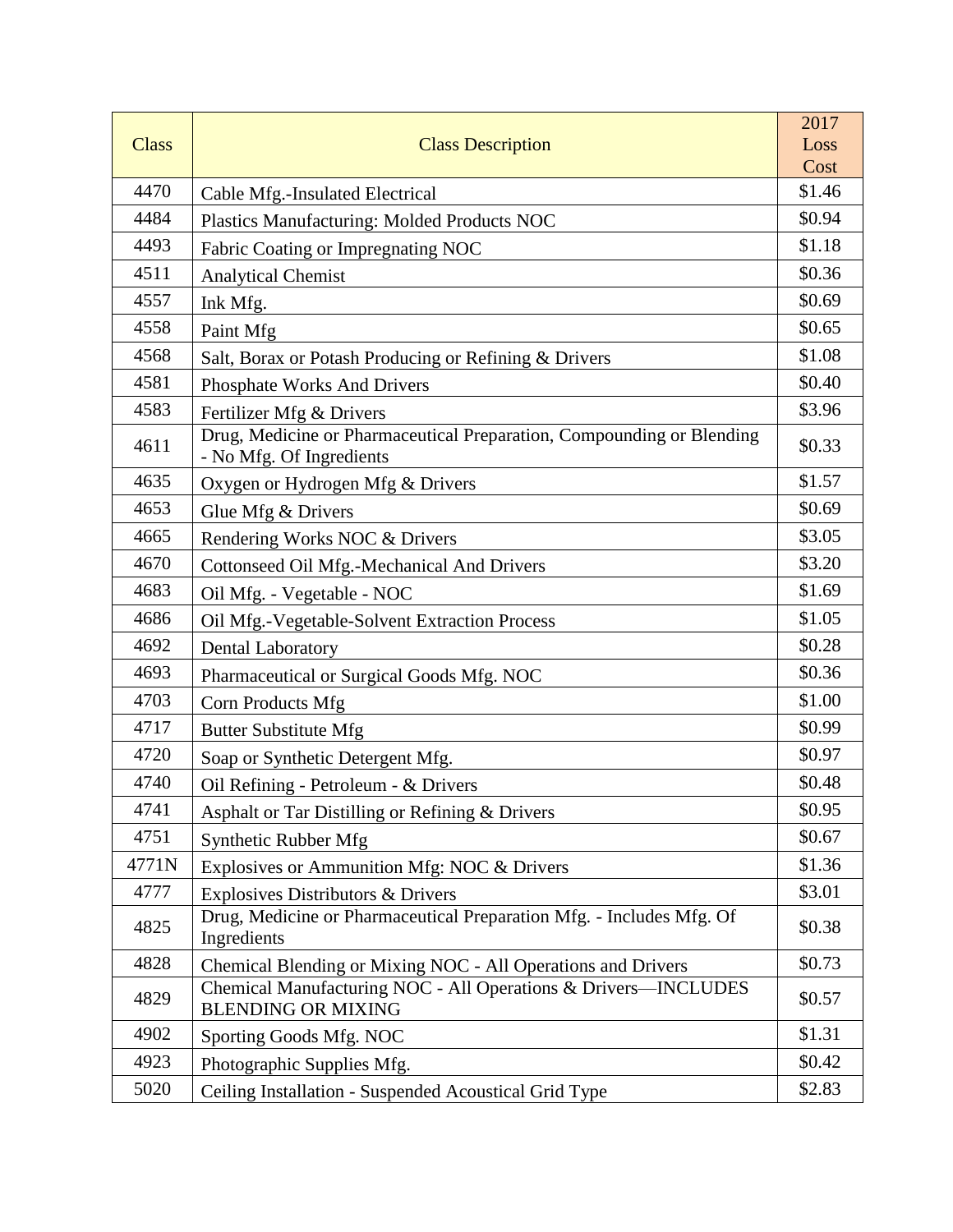|              |                                                                                                | 2017   |
|--------------|------------------------------------------------------------------------------------------------|--------|
| <b>Class</b> | <b>Class Description</b>                                                                       | Loss   |
|              |                                                                                                | Cost   |
| 5022         | <b>Masonry NOC</b>                                                                             | \$3.54 |
| 5037         | Painting: Metal Structures - Over Two Stories in Height - & Drivers                            | \$7.28 |
| 5040         | Iron or Steel: Erection - Frame Structures                                                     | \$3.18 |
| 5057         | Iron or Steel: Erection NOC                                                                    | \$1.70 |
| 5059         | Iron or Steel: Erection - Frame Structures Not Over Two Stories in Height                      | \$6.79 |
| 5102         | Door, Door Frame or Sash Erection - Metal or Metal Covered                                     | \$2.40 |
| 5146         | Furniture or Fixtures Installation - Portable - NOC                                            | \$2.83 |
| 5160         | <b>Elevator Erection or Repair</b>                                                             | \$1.02 |
| 5183         | Plumbing NOC & Drivers                                                                         | \$1.05 |
| 5188         | Automatic Sprinkler Installation & Drivers                                                     | \$1.23 |
| 5190         | Electrical Wiring - Within Buildings & Drivers                                                 | \$1.27 |
| 5191         | Office Machine Installation, Inspection, Adjustment or Repair                                  | \$0.35 |
| 5192         | Vending or Coin Operated Machines - Installation, Service or Repair &<br>Salespersons, Drivers | \$1.31 |
| 5213         | <b>Concrete Construction NOC</b>                                                               | \$2.36 |
| 5215         | Concrete Work - Incidental to the Construction of Private Residence                            | \$2.32 |
| 5221         | Concrete or Cement Work - Floors, Driveways, Yards or Sidewalks &<br>Drivers                   | \$1.72 |
| 5222         | Concrete Construction in Connection with Bridges or Culverts                                   | \$3.42 |
| 5223         | Swimming Pool Construction - Not Iron or Steel - & Drivers                                     | \$2.34 |
| 5348         | Ceramic Tile, Indoor Stone, Marble, or Mosaic Work                                             | \$1.86 |
| 5402         | <b>Hothouse Erection-All Operations</b>                                                        | \$1.86 |
| 5403         | Carpentry NOC.                                                                                 | \$3.58 |
| 5437         | Carpentry - Installation of Cabinet Work or Interior Trim                                      | \$2.41 |
| 5443         | Lathing & Drivers                                                                              | \$1.79 |
| 5445         | Wallboard Installation within Buildings & Drivers                                              | \$2.87 |
| 5462         | Glazier - Away From Shop & Drivers                                                             | \$3.09 |
| 5472         | Asbestos Contractor - Pipe and Boiler Work Exclusively & Drivers                               | \$2.87 |
| 5473         | Asbestos Contractor - NOC & Drivers                                                            | \$3.21 |
| 5474         | Painting or Paperhanging NOC & Shop Operations, Drivers                                        | \$2.45 |
| 5478         | Floor Covering Installation-Resilient Flooring-Carpet and Laminate<br>Flooring                 | \$1.84 |
| 5479         | Insulation Work NOC & Drivers                                                                  | \$2.31 |
| 5480         | Plastering NOC & Drivers                                                                       | \$2.40 |
| 5491         | Paperhanging & Drivers                                                                         | \$0.82 |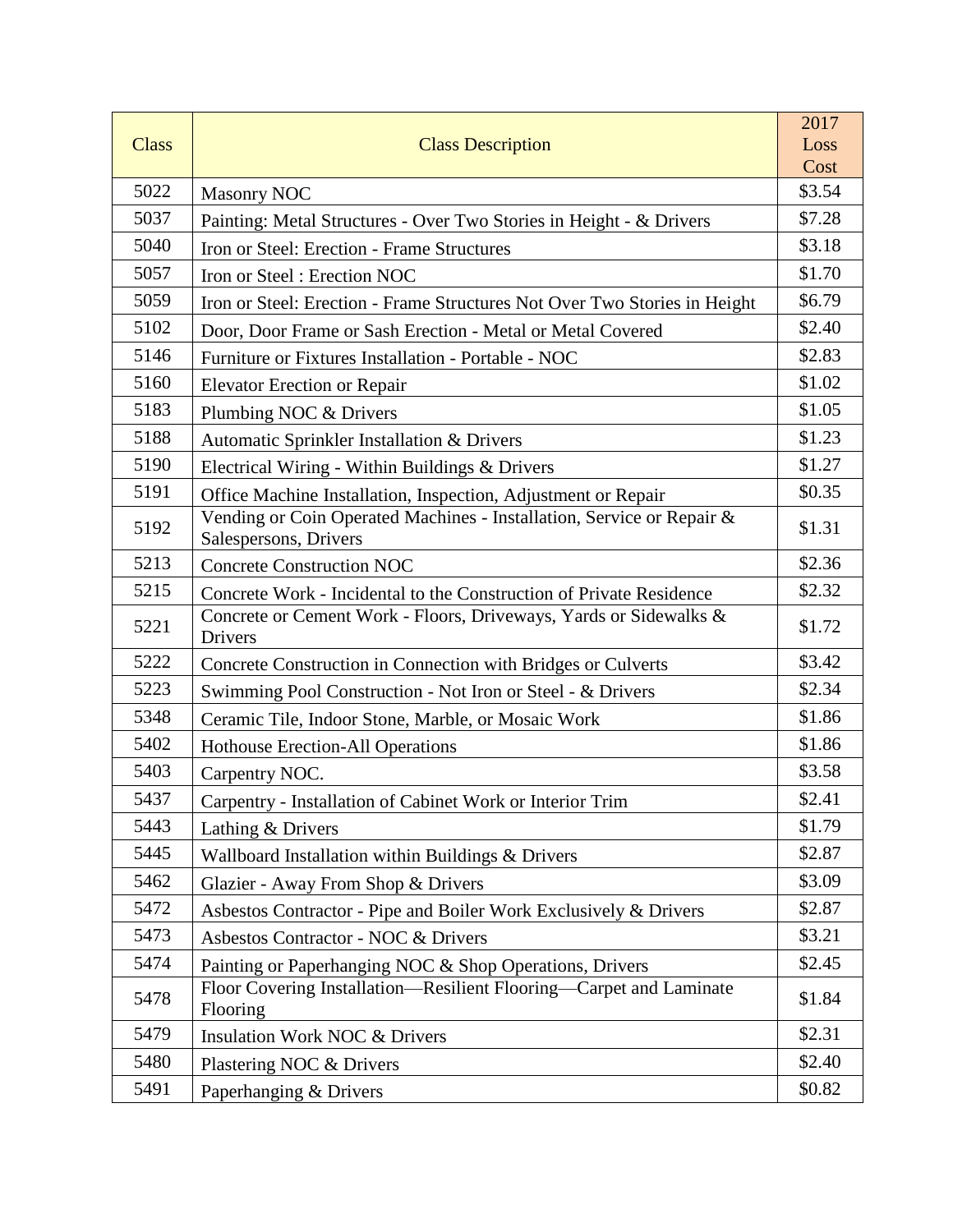|              |                                                                                                                 | 2017   |
|--------------|-----------------------------------------------------------------------------------------------------------------|--------|
| <b>Class</b> | <b>Class Description</b>                                                                                        | Loss   |
|              |                                                                                                                 | Cost   |
| 5506         | Street or Road Construction: Paving or Repaving & Drivers                                                       | \$4.96 |
| 5507         | Street or Road Construction: Subsurface Work & Drivers                                                          | \$1.87 |
| 5508D        | Telephone or Cable TV Line Installation - Contractors, Overhead &<br>Drivers                                    | \$3.06 |
| 5535         | Awning Erection-Metal-Erection of Metal Awnings Exclusively & Drivers                                           | \$3.06 |
| 5537         | Heating, Ventilation, Air-Conditioning and Refrigeration Systems-<br>Installation, Service and Repair & Drivers | \$1.87 |
| 5551         | Roofing - All Kinds & Drivers                                                                                   | \$8.32 |
| 5606         | Contractor-Project Manager, Construction Executive, Construction<br>Manager or Construction Superintendent      | \$0.60 |
| 5610         | <b>Cleaners-Debris Removal</b>                                                                                  | \$2.28 |
| 5645         | Carpentry - Detached One or Two Family Dwellings                                                                | \$5.49 |
| 5703         | <b>Building Raising or Moving</b>                                                                               | \$5.38 |
| 5705         | Salvage Operation-No Wrecking Or Any Structural Operations                                                      | \$7.03 |
| 5951         | Serum, Anti-Toxin Or Virus Mfg. And Drivers                                                                     | \$0.19 |
| 6003         | Pile Driving                                                                                                    | \$3.31 |
| 6005         | Jetty or Breakwater Construction - All Operations to Completion & Drivers                                       | \$1.85 |
| 6018         | Dam or Lock Construction: Earth Moving or Placing - All Operations &<br>Drivers                                 | \$1.01 |
| 6045         | Levee Construction-All Operations To Completion And Drivers                                                     | \$2.49 |
| 6204         | Drilling NOC & Drivers                                                                                          | \$3.27 |
| 6206         | Oil Or Gas Well: Cementing And Drivers                                                                          | \$1.47 |
| 6213         | Oil or Gas Well: Specialty Tool Operation NOC - By Contractor - All<br>Employees & Drivers                      | \$0.94 |
| 6214         | Oil Or Gas Well: Perforating Of Casing-All Employees And Drivers                                                | \$0.99 |
| 6216         | Oil or Gas Lease Work NOC-by Contractor & Drivers                                                               | \$2.47 |
| 6217         | <b>Excavation &amp; Drivers</b>                                                                                 | \$1.82 |
| 6229         | Irrigation or Drainage System Construction & Drivers                                                            | \$2.52 |
| 6233         | Oil or Gas Pipeline construction & Drivers                                                                      | \$1.60 |
| 6235         | Oil or Gas Well: Drilling or Redrilling & Drivers                                                               | \$3.56 |
| 6236         | Oil or Gas Well: Installation or Recovery of Casing & Drivers                                                   | \$2.82 |
| 6237         | Oil or Gas Well: Instrument Logging or Survey Work & Drivers                                                    | \$0.79 |
| 6251D        | Tunneling - Not Pneumatic - All Operations                                                                      | \$2.49 |
| 6252D        | <b>Shaft Sinking - All Operations</b>                                                                           | \$2.79 |
| 6306         | Sewer Construction - All Operations & Drivers                                                                   | \$2.06 |
| 6319         | Gas Main or Connection Construction & Drivers                                                                   | \$1.28 |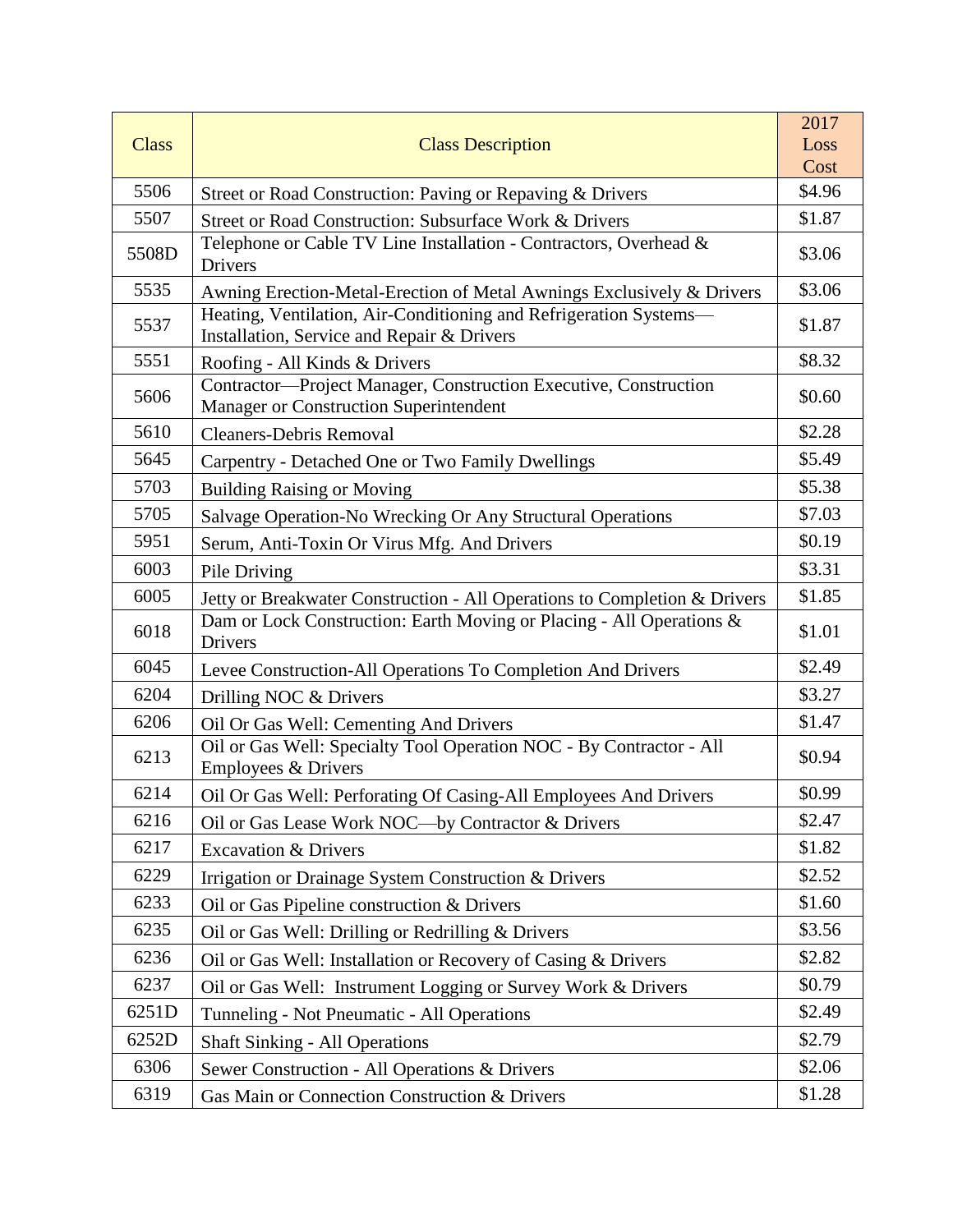|              |                                                                                                           | 2017    |
|--------------|-----------------------------------------------------------------------------------------------------------|---------|
| <b>Class</b> | <b>Class Description</b>                                                                                  | Loss    |
|              |                                                                                                           | Cost    |
| 6325         | Conduit Construction - For Cables or Wires - & Drivers                                                    | \$2.54  |
| 6400         | Fence Erection - Metal                                                                                    | \$2.93  |
| 6503         | Potato Chip, Popcorn & Snack Chip Mfg. NOC                                                                | \$0.89  |
| 6504         | Food Sundries Mfg NOC                                                                                     | \$1.54  |
| 6702M*       | Railroad Construction-All Operations Including Clerical, Salespersons And<br>Drivers-Program I            | \$2.13  |
| 6703M*       | Railroad Construction-All Operations Including Clerical, Salespersons And<br>Drivers-Program II           | \$3.75  |
| 6704M*       | Railroad Construction-All Operations Including Clerical, Salespersons And<br>Drivers-Program II State Act | \$2.36  |
| 6801F        | Boatbuilding-Wood-NOC And Drivers.                                                                        | \$2.68  |
| 6811         | Boatbuilding-Wood-NOC And Drivers                                                                         | \$2.71  |
| 6824F        | Boatbuilding Or Repair And Drivers                                                                        | \$7.61  |
| 6826F        | <b>Marina And Drivers</b>                                                                                 | \$5.95  |
| 6834         | Boatbuilding or Repair & Drivers - Coverage Under State Act Only                                          | \$1.65  |
| 6836         | Marina & Drivers - Coverage Under State Act Only                                                          | \$1.50  |
| 6843F        | Shipbuilding-Iron Or Steel-NOC And Drivers                                                                | \$6.18  |
| 6845F        | Shipbuilding-Naval And Drivers                                                                            | \$5.13  |
| 6854         | Shipbuilding-Iron Or Steel-NOC And Drivers                                                                | \$2.10  |
| 6872F        | Ship Repair Conversion-All Operations And Drivers                                                         | \$8.42  |
| 6874F        | <b>Painting: Ship Hulls</b>                                                                               | \$13.03 |
| 6882         | Ship Repair Conversion-All Operations & Drivers. Coverage Under State<br><b>Act Only</b>                  | \$1.58  |
| 6884         | Painting Ship Hulls: Coverage Under State Act Only                                                        | \$3.12  |
| 7016M        | Vessels NOC - Coverage Under Admiralty Law: Program I                                                     | \$1.20  |
| 7024M        | Vessels NOC - Coverage Under Admiralty Law: Program II - State Act<br><b>Benefits</b>                     | \$1.33  |
| 7038M        | Boat Livery - Boat Under 15 Tons - Program I                                                              | \$2.91  |
| 7046M        | Vessels-Not Self-Propelled-Program I                                                                      | \$3.82  |
| 7047M        | Vessels-NOC                                                                                               | \$2.11  |
| 7050M        | Boat Livery-Boats Under 15 Tons                                                                           | \$5.13  |
| 7090M        | Boat Livery - Boat Under 15 Tons - Program II State Act Benefits                                          | \$3.23  |
| 7098M        | Vessels-Not Self-Propelled-Program II                                                                     | \$4.24  |
| 7099M        | Vessels-Not Self-Propelled-Program II                                                                     | \$6.73  |
| 7133         | Railroad Operation, NOC All Employees & Drivers                                                           | \$1.64  |
| 7151M        | Railroad Operation-All Employees Including Drivers-Program I                                              | \$1.99  |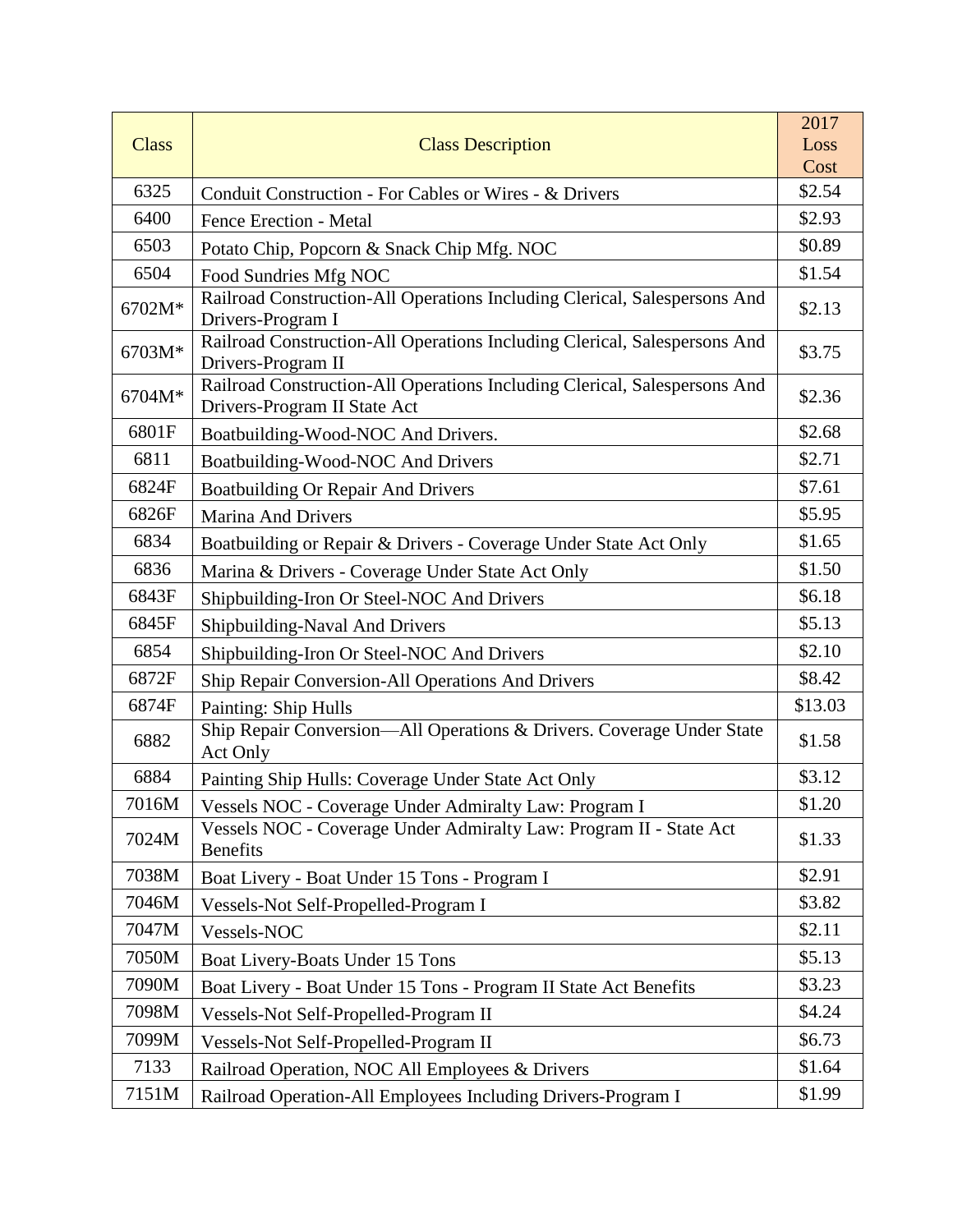|              |                                                                                                                     | 2017    |
|--------------|---------------------------------------------------------------------------------------------------------------------|---------|
| <b>Class</b> | <b>Class Description</b>                                                                                            | Loss    |
|              |                                                                                                                     | Cost    |
| 7152M        | Railroad Operation-All Employees Including Drivers-Program II                                                       | \$3.51  |
| 7153M        | Railroad Operation-All Employees Including Drivers-Program II                                                       | \$2.21  |
| 7219         | Trucking: NOC-All Employees & Drivers                                                                               | \$2.97  |
| 7222         | Trucking: Oil Field Equipment-All Employees And Drivers                                                             | \$3.19  |
| 7225         | Automobile Towing & Drivers                                                                                         | \$2.55  |
| 7230         | Trucking Parcel or Package Delivery-All Employees & Drivers                                                         | \$3.55  |
| 7231         | Mail, Parcel, or Package Delivery and Courier or Messenger Service<br>Companies-All Employees & Drivers             | \$3.87  |
| 7232         | Trucking: Mail, Parcel or Package Delivery - Under Contract with the US<br>Postal Service - All Employees & Drivers | \$3.50  |
| 7309F        | Stevedoring: NOC                                                                                                    | \$7.15  |
| 7313F        | Coal Dock Operation And Stevedoring                                                                                 | \$3.26  |
| 7317F        | Stevedoring: By Hand Or Hand Trucks Exclusively                                                                     | \$6.98  |
| 7327F        | <b>Stevedoring: Containerized Freight And Drivers</b>                                                               | \$13.02 |
| 7333M        | Dredging - All Types - Coverage Under Admiralty Law: Program I                                                      | \$1.40  |
| 7335M        | Dredging - All Types - Coverage Under Admiralty Law: Program II - State<br><b>Act Benefits</b>                      | \$1.55  |
| 7337M        | Dredging-All Types                                                                                                  | \$2.46  |
| 7350F        | Freight Handling NOC                                                                                                | \$11.54 |
| 7360         | Freight Handling NOC - Coverage Under State Act Only                                                                | \$2.23  |
| 7370         | Taxicab Co.: All Other Employees & Drivers                                                                          | \$2.23  |
| 7380         | Drivers, Chauffeurs, Messengers, and Their Helpers NOC - Commercial                                                 | \$1.79  |
| 7382         | Bus Co.: All Other Employees & Drivers                                                                              | \$1.96  |
| 7390         | Beer or Ale Dealer - Wholesale & Drivers                                                                            | \$2.64  |
| 7394M        | Diving - Marine - Coverage Under Admiralty Law: Program I                                                           | \$1.88  |
| 7395M        | Diving - Marine - Coverage Under Admiralty Law: Program II - State Act<br><b>Benefits</b>                           | \$2.09  |
| 7398M        | Diving-Marine-Program II                                                                                            | \$3.32  |
| 7402         | Aviation—Air Traffic Controllers Under Contract with the FAA                                                        | \$0.09  |
| 7403         | Aviation—All Other Employees & Drivers                                                                              | \$1.95  |
| 7405N        | Aviation-Air Carrier-Scheduled, Commuter, or Supplemental-Flying<br>Crew                                            | \$0.55  |
| 7420         | Aviation—Stunt Flying, Racing, or Parachute Jumping—Flying Crew                                                     | \$4.39  |
| 7421         | Aviation—Transportation of Personnel in Conduct of Employer's<br>Business-Flying Crew                               | \$0.65  |
| 7422         | Aviation-NOC-Other Than Helicopters-Flying Crew                                                                     | \$1.06  |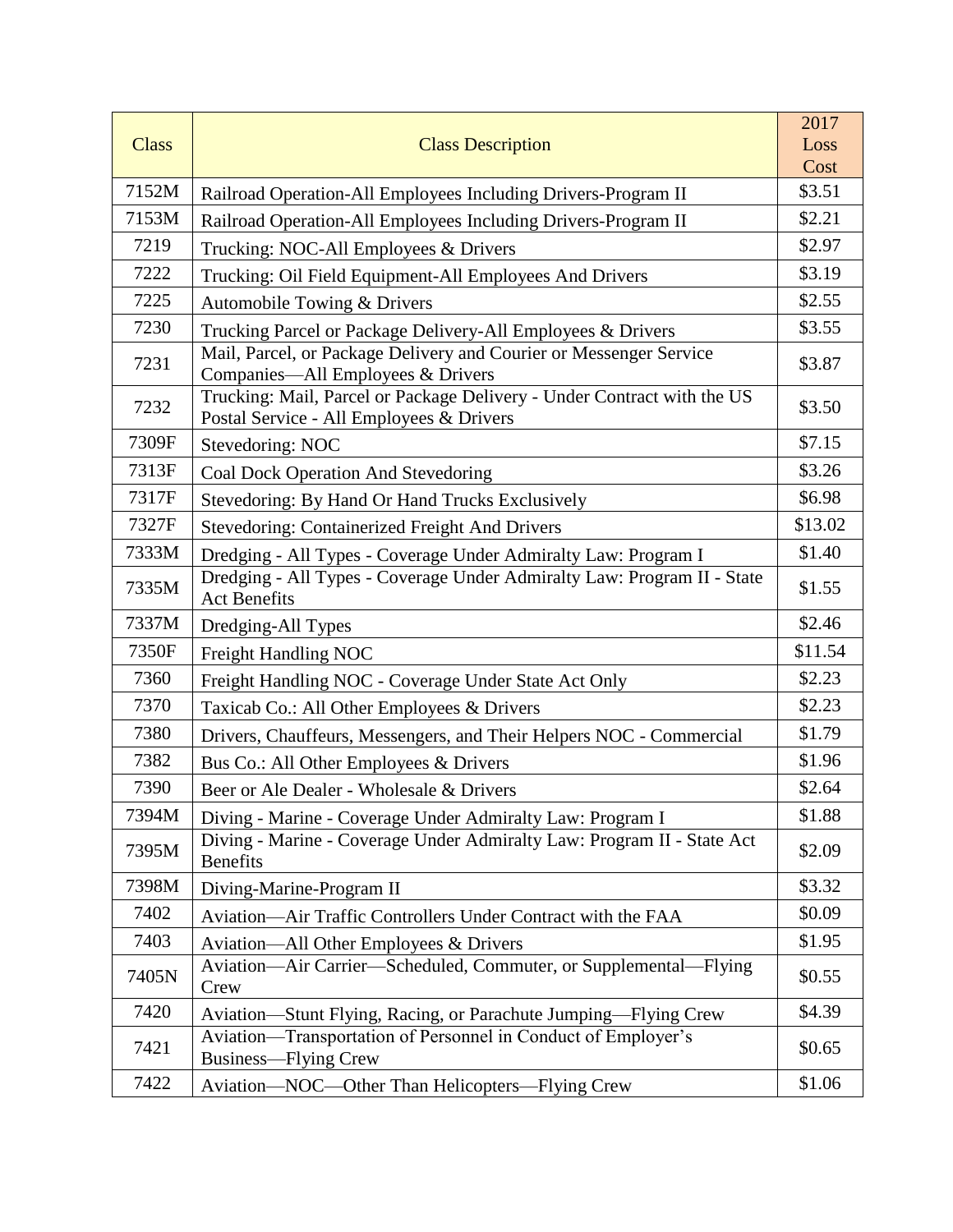|              |                                                                                                                                    | 2017   |
|--------------|------------------------------------------------------------------------------------------------------------------------------------|--------|
| <b>Class</b> | <b>Class Description</b>                                                                                                           | Loss   |
|              |                                                                                                                                    | Cost   |
| 7425         | <b>Aviation-Helicopters-Flying Crew</b>                                                                                            | \$1.09 |
| 7431N        | Aviation—Air Charter or Air Taxi—Flying Crew                                                                                       | \$0.47 |
| 7445N        | Non-ratable code for 7405                                                                                                          | \$0.30 |
| 7453N        | Non-ratable code for 7431                                                                                                          | \$0.25 |
| 7502         | Gas Co - Natural Gas - Local Distribution & Drivers                                                                                | \$1.25 |
| 7515         | Oil or Gas Pipeline Operation & Drivers                                                                                            | \$0.66 |
| 7520         | <b>Waterworks Operation &amp; Drivers</b>                                                                                          | \$1.78 |
| 7538         | Electric Light or Power Line Construction & Drivers                                                                                | \$3.33 |
| 7539         | Electric Light or Power Co. NOC - All Employees & Drivers                                                                          | \$0.72 |
| 7540         | Electric Light or Power Cooperative - REA Projects Only - All Employees<br>& Drivers                                               | \$1.63 |
| 7580         | Sewage Disposal Plant Operation & Drivers                                                                                          | \$1.72 |
| 7590         | Garbage Works                                                                                                                      | \$1.35 |
| 7600         | Telephone or Telegraph Co.: All Other Employees & Drivers                                                                          | \$1.89 |
| 7605         | Burglar Alarm Installation or Repair & Drivers                                                                                     | \$0.91 |
| 7610         | Radio or Television Broadcasting Station - all employees & Clerical,<br>Drivers                                                    | \$0.22 |
| 7705         | Ambulance Service and EMS Providers & Drivers                                                                                      | \$3.50 |
| 7710         | Firefighters & Drivers                                                                                                             | \$1.47 |
| 7711X*       | Firefighters & Drivers-Volunteer                                                                                                   | \$5.15 |
| 7720         | Police Officers & Drivers                                                                                                          | \$1.64 |
| 7855         | Railroad Construction: Laying or Relaying of Tracks or Maintenance of<br>Way by Contractor-No Work on Elevated Railroads & Drivers | \$1.75 |
| 8001         | Store Florist & Drivers                                                                                                            | \$0.96 |
| 8002         | Automobile Rental Co.: All Other Employees & Counter Personnel,<br>Drivers                                                         | \$0.92 |
| 8006         | Gasoline Station: Self Service and Convenience / Grocery - Retail                                                                  | \$0.82 |
| 8008         | Store: Clothing, Wearing Apparel or Dry Goods - Retail                                                                             | \$0.53 |
| 8010         | <b>Store: Hardware</b>                                                                                                             | \$0.96 |
| 8013         | Store: Jewelry                                                                                                                     | \$0.18 |
| 8015         | Quick Printing—Copying Or Duplicating Service—All Employees &<br>Clerical, Salespersons, Drivers                                   | \$0.34 |
| 8017         | <b>Store: Retail NOC</b>                                                                                                           | \$0.51 |
| 8018         | <b>Store: Wholesale NOC</b>                                                                                                        | \$1.26 |
| 8021         | Store Meat, Fish or Poultry Dealer—Wholesale                                                                                       | \$1.41 |
| 8031         | Store: Meat, Fish or Poultry - Retail                                                                                              | \$1.11 |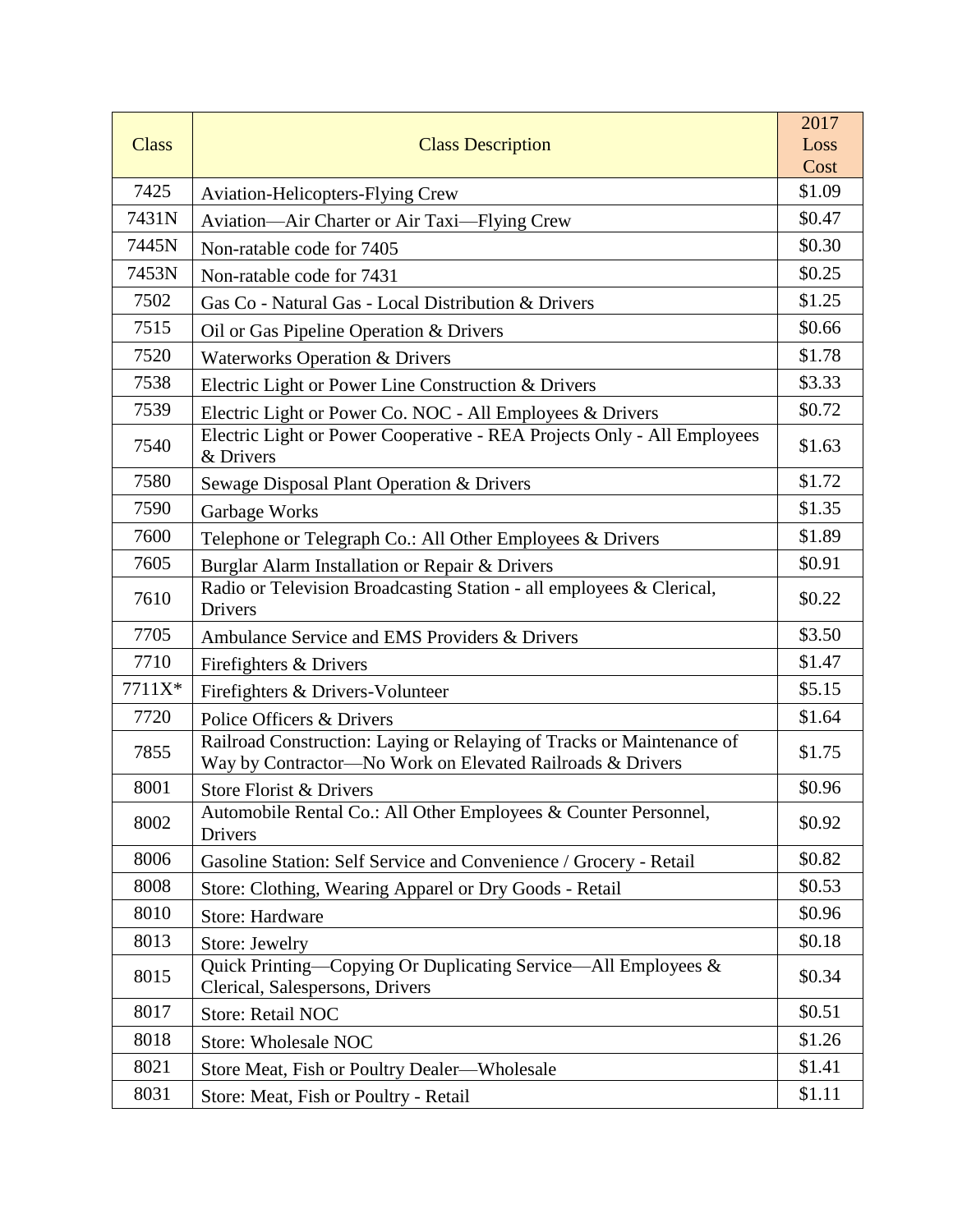|              |                                                                                  | 2017   |
|--------------|----------------------------------------------------------------------------------|--------|
| <b>Class</b> | <b>Class Description</b>                                                         | Loss   |
|              |                                                                                  | Cost   |
| 8032         | Store Clothing, Wearing Apparel, or Dry Goods—Wholesale                          | \$0.97 |
| 8033         | Store: Meat, Grocery and Provision Stores Combined - Retail NOC                  | \$0.80 |
| 8037         | Store-Superstores And Warehouse Clubs                                            | \$0.81 |
| 8039         | Store Department - Retail                                                        | \$0.57 |
| 8044         | Store: Furniture & Drivers                                                       | \$1.24 |
| 8045         | Store: Drug Retail                                                               | \$0.35 |
| 8046         | Store: Automobile Parts and Accessories NOC & Drivers                            | \$0.92 |
| 8047         | <b>Store Drug-Wholesale</b>                                                      | \$0.54 |
| 8058         | Building Material Dealer - New Materials Only: Store Employees                   | \$0.90 |
| 8072         | Store: Book, Record, Compact Disk, Software, Video or Audio Cassette<br>Retail   | \$0.39 |
| 8102         | Seed Merchant                                                                    | \$1.13 |
| 8103         | <b>Wool Merchant</b>                                                             | \$1.22 |
| 8106         | Iron or Steel Merchant & Drivers                                                 | \$2.48 |
| 8107         | Machinery Dealer NOC - Store or Yard - & Drivers                                 | \$1.25 |
| 8111         | Plumbers' Supplies Dealer & Drivers                                              | \$0.98 |
| 8116         | Farm Machinery Dealer - All Operations & Drivers                                 | \$1.18 |
| 8203         | Ice Mfg. or Distribution & Drivers                                               | \$2.68 |
| 8204         | Building Material Yard & Local Managers, Drivers                                 | \$1.95 |
| 8209         | Vegetable Packing & Drivers                                                      | \$1.80 |
| 8215         | Feed, Fertilizer, Hay or Grain Dealer & Local Managers, Drivers - No Mfg.        | \$1.65 |
| 8227         | <b>Construction or Erection Permanent Yard</b>                                   | \$2.61 |
| 8232         | Lumberyard New Materials Only: All Other Employees & Yard,<br>Warehouse, Drivers | \$1.84 |
| 8233         | Coal Merchant & Local Managers, Drivers                                          | \$1.07 |
| 8235         | Sash, Door or Assembled Millwork Dealers & Drivers                               | \$1.85 |
| 8263         | Junk Dealer & Drivers                                                            | \$2.51 |
| 8264         | Bottle Dealer - Used & Drivers                                                   | \$4.16 |
| 8265         | Iron or Steel Scrap Dealer & Drivers                                             | \$3.41 |
| 8279         | Stable or Breeding Farm & Drivers                                                | \$3.68 |
| 8288         | Livestock Dealer or Commission Merchant & Salespersons, Drivers                  | \$3.10 |
| 8291         | Storage Warehouse - Cold                                                         | \$1.69 |
| 8292         | Storage Warehouse - NOC                                                          | \$1.54 |
| 8293         | Storage Warehouse - Furniture & Drivers                                          | \$3.53 |
| 8304         | Grain Elevator Operation And Local Managers, Drivers                             | \$2.27 |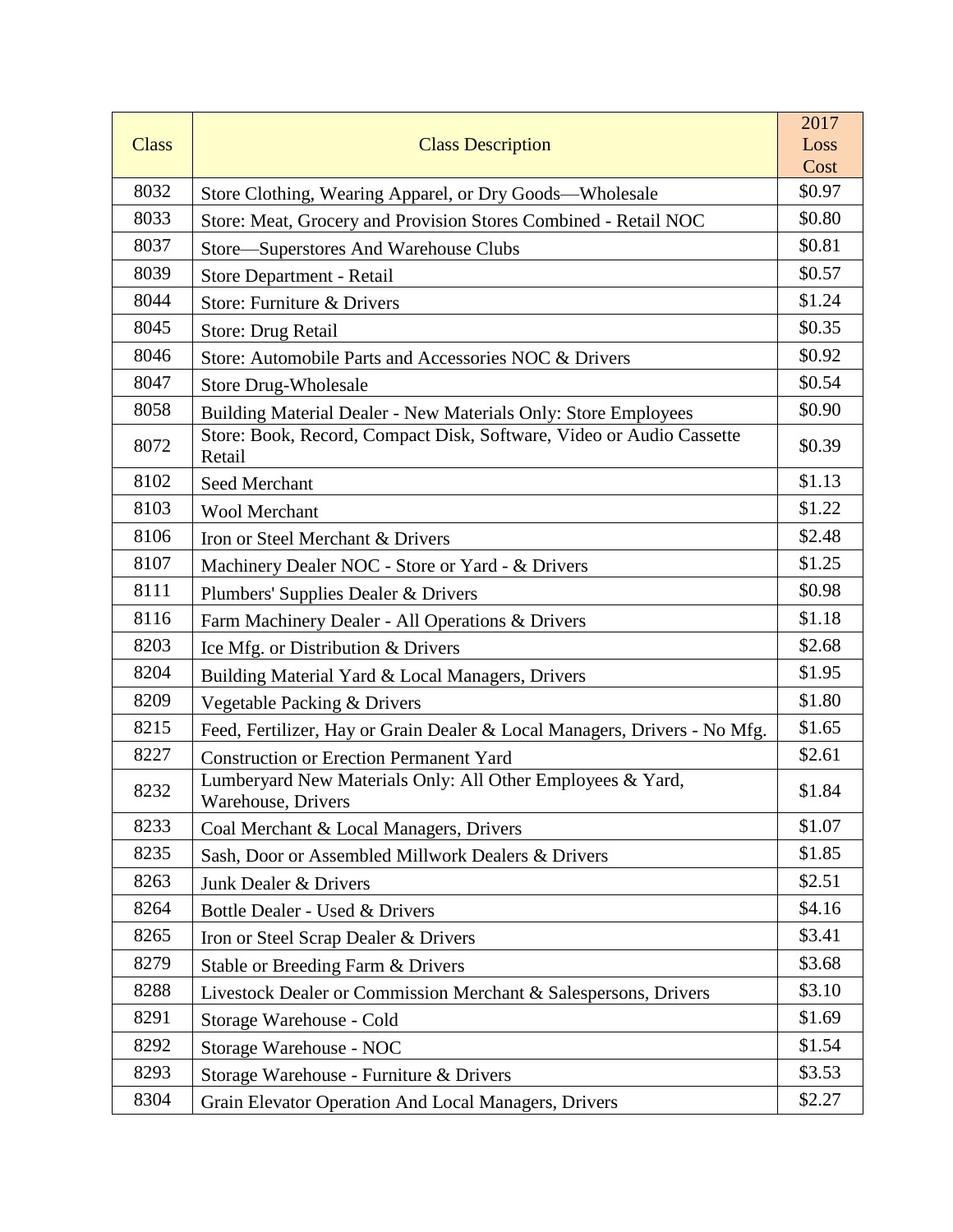|              |                                                                                                                                 | 2017           |
|--------------|---------------------------------------------------------------------------------------------------------------------------------|----------------|
| <b>Class</b> | <b>Class Description</b>                                                                                                        | Loss           |
| 8350         |                                                                                                                                 | Cost<br>\$3.24 |
| 8380         | Gasoline or Oil Dealer & Drivers                                                                                                | \$1.24         |
|              | Automobile Service or Repair Center & Drivers                                                                                   |                |
| 8381         | Gasoline Station Self-Service Only-Retail                                                                                       | \$0.81         |
| 8385         | <b>Bus Co Garage Employees</b>                                                                                                  | \$1.34         |
| 8392         | Automobile Storage Garage, Parking Lot or Parking Station, Valet Service,<br><b>Cashiers or Counter Personnel &amp; Drivers</b> | \$0.94         |
| 8393         | Automobile Body Repair                                                                                                          | \$0.70         |
| 8500         | Metal Scrap Dealer & Drivers                                                                                                    | \$3.12         |
| 8601         | Architect or Engineer - Consulting                                                                                              | \$0.28         |
| 8602         | Surveyors, Timber Cruisers, Oil or Gas Geologists or Scouts & Drivers                                                           | \$0.49         |
| 8603         | Architectural or Engineering Firm—Clerical                                                                                      | \$0.07         |
| 8606         | Geophysical Exploration - Seismic - All Employees & Drivers                                                                     | \$1.18         |
| 8709F        | Stevedoring: Talliers And Checking Clerks Engaged In Connection With<br><b>Stevedore Work</b>                                   | \$3.61         |
| 8719         | Stevedoring: Talliers and Checking Clerks Engaged in Connection with<br>Stevedore Work - Coverage Under State Act Only          | \$0.98         |
| 8720         | Inspection of Risks for Insurance or Valuation Purposes NOC                                                                     | \$0.51         |
| 8721         | Real Estate Appraisal Company - Outside Employees                                                                               | \$0.14         |
| 8723         | <b>Insurance Companies--Including Clerical and Salespersons</b>                                                                 | \$0.11         |
| 8725         | Inventory Counters-Traveling-Including Salespersons & Clerical                                                                  | \$1.10         |
| 8726F        | Steamship Line Or Agency-Port Employees: Superintendents, Captains,<br>Engineers, Stewards Or Their Assistants, Pay Clerks      | \$2.00         |
| 8734M        | Salespersons, Collectors Or Messengers-Outside-Program II                                                                       | \$0.26         |
| 8737M        | Salespersons, Collectors Or Messengers-Outside-Program I                                                                        | \$0.23         |
| 8738M        | Salespersons, Collectors Or Messengers-Outside-Program II                                                                       | \$0.41         |
| 8742         | Salespersons or Collectors—Outside                                                                                              | \$0.19         |
| 8745         | News Agent or Distributor of Magazines or Other Periodicals - Not Retail<br>Dealer - & Salespersons, Drivers                    | \$2.78         |
| 8748         | <b>Automobile Salespersons</b>                                                                                                  | \$0.27         |
| 8755         | Labor Union - All Employees                                                                                                     | \$0.14         |
| 8799         | Mailing or Addressing Company or Letter Service Shop-Clerical Staff                                                             | \$0.27         |
| 8800         | Mailing or Addressing Company or Letter Service Shop                                                                            | \$0.69         |
| 8803         | Auditors, Accountant or Factory Cost or Office Systematizer - Traveling                                                         | \$0.05         |
| 8805M        | Clerical Office Employees-NOC-Program II                                                                                        | \$0.15         |
| 8810         | <b>Clerical Office Employees NOC</b>                                                                                            | \$0.11         |
| 8814M        | Clerical Office Employees-NOC-Program I                                                                                         | \$0.13         |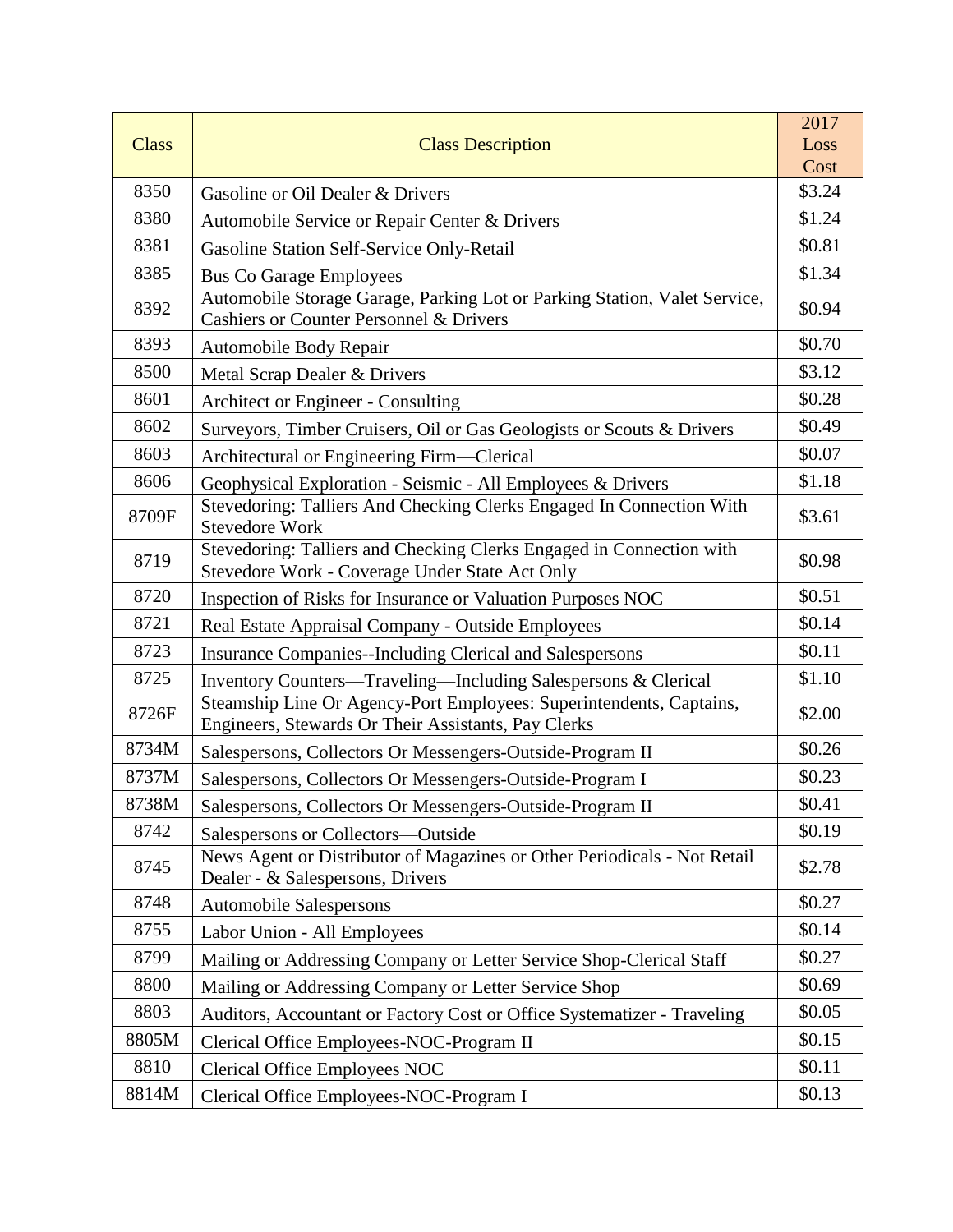|              |                                                                                                                                                                    | 2017   |
|--------------|--------------------------------------------------------------------------------------------------------------------------------------------------------------------|--------|
| <b>Class</b> | <b>Class Description</b>                                                                                                                                           | Loss   |
|              |                                                                                                                                                                    | Cost   |
| 8815M        | Clerical Office Employees-NOC-Program II                                                                                                                           | \$0.24 |
| 8820         | Attorney - All Employees & Clerical, Messengers, Drivers                                                                                                           | \$0.08 |
| 8824         | Retirement Living Centers Health Care Employees                                                                                                                    | \$1.55 |
| 8825         | <b>Retirement Living Centers Food Service Employees</b>                                                                                                            | \$1.09 |
| 8826         | Retirement Living Centers: All Other Employees, Salespersons & Drivers                                                                                             | \$0.99 |
| 8829         | <b>Convalescent or Nursing Home - All Employees</b>                                                                                                                | \$1.57 |
| 8831         | Hospital - Veterinary & Drivers                                                                                                                                    | \$0.57 |
| 8832         | Physician & Clerical                                                                                                                                               | \$0.13 |
| 8833         | <b>Hospital - Professional Employees</b>                                                                                                                           | \$0.44 |
| 8835         | Home, Public, and Traveling Healthcare—All Employees                                                                                                               | \$1.07 |
| 8842         | Mental Health Group Care Homes-All Employees And Drivers                                                                                                           | \$1.25 |
| 8855         | Banks and Trust Companies--All Employees, Salespersons, Drivers &<br>Clerical                                                                                      | \$0.09 |
| 8856         | Check Cashing Establishments--All Employees, Salespersons, Drivers &<br>Clerical                                                                                   | \$0.15 |
| 8864         | Social Services Organization-All Employees, Salespersons and Drivers                                                                                               | \$1.15 |
| 8868         | College: Professional Employees & Clerical                                                                                                                         | \$0.15 |
| 8869         | Child Day Care Center - Professional Employees and Clerical,<br>Salespersons                                                                                       | \$0.48 |
| 8871         | <b>Clerical Telecommuter Employees</b>                                                                                                                             | \$0.05 |
| 8901         | Telephone or Telegraph Co Office or Exchange Employees & Clerical                                                                                                  | \$0.09 |
| 9012         | Buildings - Operation by Owner, Lessee or Real Estate Management Firm:<br>Professional Employees, Property Managers and Leasing Agents &<br>Clerical, Salespersons | \$0.58 |
| 9014         | Building Operation by Contractors & Drivers                                                                                                                        | \$1.37 |
| 9015         | Buildings - Operation by Owner or Lessee or Real Estate Management<br>Firm: All Other Employees                                                                    | \$1.57 |
| 9016         | Amusement Park or Exhibition Operation & Drivers                                                                                                                   | \$1.10 |
| 9019         | Bridge or Vehicular Tunnel Operation & Drivers                                                                                                                     | \$0.86 |
| 9033         | Housing Authority & Clerical, Salespersons, Drivers                                                                                                                | \$1.37 |
| 9040         | Hospital: All Other Employees                                                                                                                                      | \$1.95 |
| 9044         | Casino Gambling - Hotel all Employees & Clerical, Salespersons, Drivers                                                                                            | \$0.64 |
| 9052         | Hotel: All Other Employees & Salespersons, Drivers                                                                                                                 | \$0.99 |
| 9058         | <b>Hotel Restaurant Employees</b>                                                                                                                                  | \$0.99 |
| 9060         | Club - Country, Golf, Fishing or Yacht - & Clerical                                                                                                                | \$0.70 |
| 9061         | Club NOC & Clerical                                                                                                                                                | \$0.57 |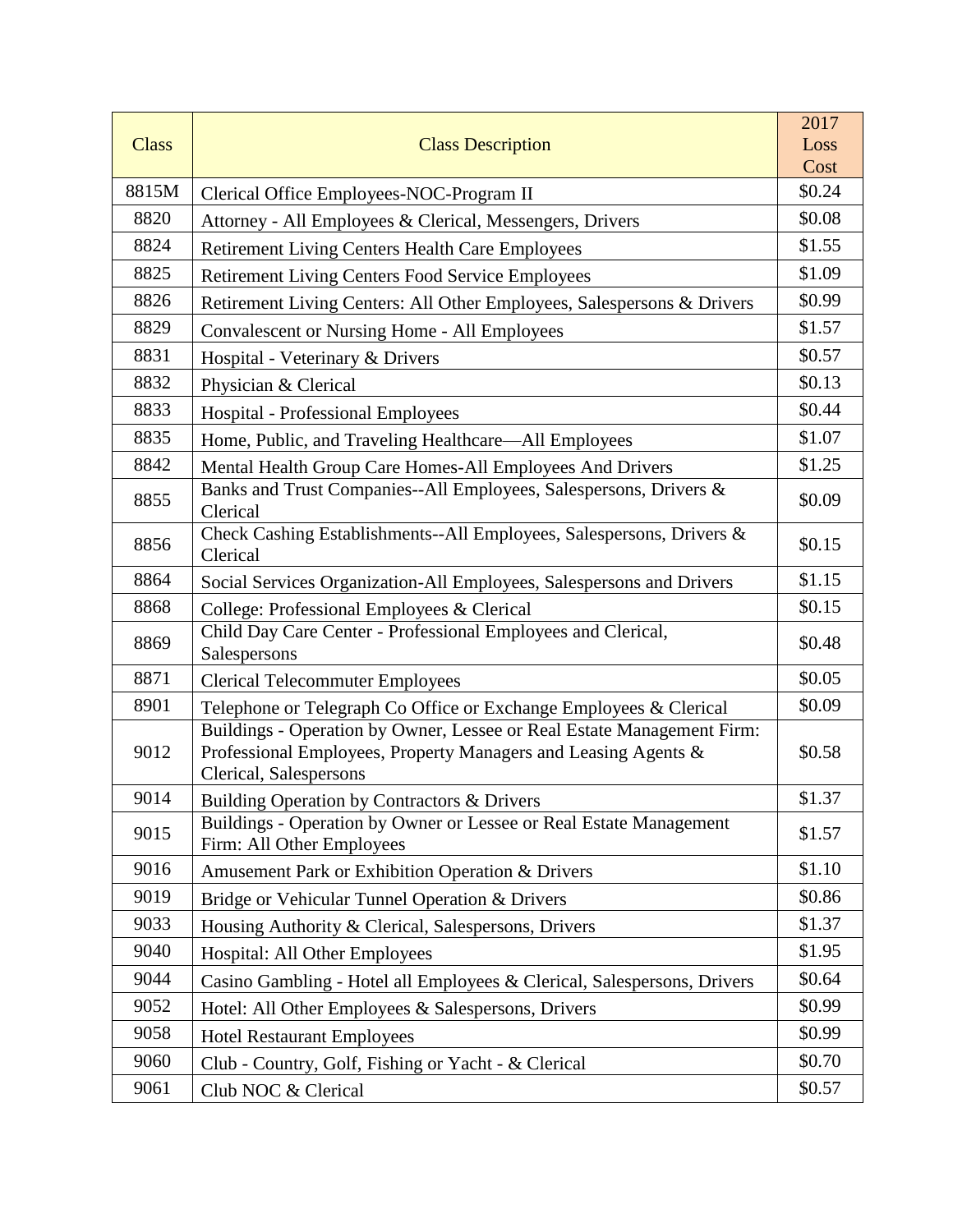|              |                                                                                             | 2017   |
|--------------|---------------------------------------------------------------------------------------------|--------|
| <b>Class</b> | <b>Class Description</b>                                                                    | Loss   |
|              |                                                                                             | Cost   |
| 9062         | Casino Gambling: All Employees & Clerical, Salespersons, Drivers                            | \$0.55 |
| 9063         | YMCA, YWCA, YMHA or YWHA, Institution - All Employees & Clerical                            | \$0.47 |
| 9077F        | United States Armed Service Risk—All Employees & Drivers                                    | \$1.97 |
| 9082         | <b>Restaurant NOC</b>                                                                       | \$0.52 |
| 9083         | <b>Restaurant: Fast Food</b>                                                                | \$0.49 |
| 9084         | Bar, Discotheque, Lounge, Nightclub or Tavern                                               | \$0.61 |
| 9088a        | Rocket Or Missile Testing Or Launching & Drivers                                            | a      |
| 9089         | <b>Billiard Hall</b>                                                                        | \$0.47 |
| 9093         | <b>Bowling Lane</b>                                                                         | \$0.59 |
| 9101         | College: All Other employees                                                                | \$2.19 |
| 9102         | Park, NOC - All Employees & Drivers                                                         | \$1.67 |
| 9154         | Theater NOC: All Other Employees                                                            | \$0.66 |
| 9156         | Theater NOC: Players, Entertainers or Musicians                                             | \$0.94 |
| 9170         | Buildings-Operation by Contractors-Includes window cleaning above one<br>story              | \$3.47 |
| 9178         | Athletic Sports or Park: Non-contact Sports                                                 | \$2.27 |
| 9179         | Athletic Sports or Park: Contact Sports                                                     | \$4.86 |
| 9180         | Amusement Device Operation NOC - Not Traveling - & Drivers                                  | \$2.93 |
| 9182         | Athletic Sports or Park: Operations & Drivers                                               | \$1.05 |
| 9186         | Carnival, Circus or Amusement Device Operator - Traveling - All<br>Employees & Drivers      | \$9.97 |
| 9220         | <b>Cemetery Operation &amp; Drivers</b>                                                     | \$1.80 |
| 9402         | <b>Street Cleaning &amp; Drivers</b>                                                        | \$3.15 |
| 9403         | Garbage, Ashes or Refuse Collection & Drivers                                               | \$4.53 |
| 9410         | Municipal, Township, County or State Employee NOC                                           | \$2.06 |
| 9448X        | Rehabilitation Services-Participants-Unpaid Work Based Training Program                     | \$2.48 |
| 9449X        | Board of Education-Students-Unpaid Work Based Training Program                              | \$0.45 |
| 9501         | Painting: Shop Only & Drivers                                                               | \$1.12 |
| 9505         | Painting: Automobile or Carriage Bodies                                                     | \$1.58 |
| 9516         | Radio, Television, Video and Audio Equipment Installation, Service or<br>Repair & Drivers   | \$1.94 |
| 9519         | Household and Commercial Appliances—Electrical—Installation, Service<br>or Repair & Drivers | \$2.60 |
| 9521         | House Furnishings Installation NOC & Upholstering                                           | \$1.80 |
| 9522         | Upholstering                                                                                | \$1.17 |